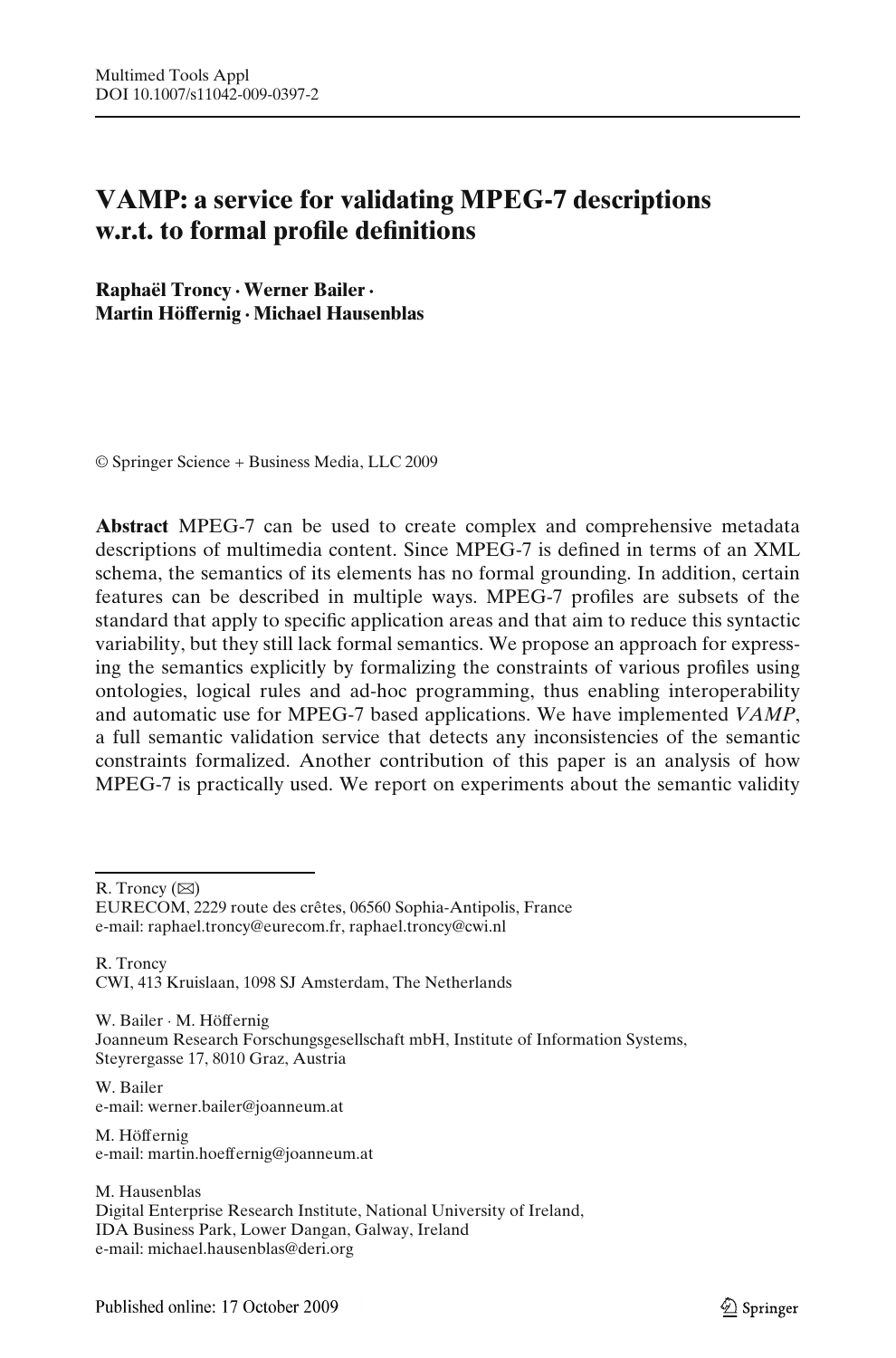of MPEG-7 descriptions produced by numerous tools and projects and we categorize the most common errors found.

**Keywords** VAMP **·** MPEG-7 semantic validation **·** Semantic web application **·** MPEG-7 profile ontology

# **1 Introduction**

The amount of multimedia data being produced, processed and consumed is growing, as is the number of applications dealing with multimedia content. In many of these applications, metadata descriptions of the content are important. MPEG-7 [\[14](#page-19-0)], formally named Multimedia Content Description Interface, is designed as a standard for representing these descriptions in a broad range of applications. In order to cover diverse requirement scenarios [\[19](#page-19-0)], many *descriptors* and *description schemes*, as well as the relationships between them, have been defined. The descriptors and description schemes are together referred to as *description tools*, and a *description* is a particular instantiation of these. There are description tools for diverse types of annotations on different semantic levels, ranging from very low-level features, such as visual (e.g. texture, camera motion) or audio (e.g. spectrum, harmonicity), to more abstract descriptions (e.g. agent, location, event).

The flexibility of MPEG-7 is based on allowing descriptions to be associated with arbitrary multimedia segments or regions, at any level of granularity, using different levels of abstraction. The downside of the breadth targeted by MPEG-7 is its complexity and its fuzziness  $[3, 23, 25]$  $[3, 23, 25]$  $[3, 23, 25]$  $[3, 23, 25]$  $[3, 23, 25]$  $[3, 23, 25]$ . For example, very different syntactic variations may be used in multimedia descriptions with the same intended semantics, while remaining valid MPEG-7 descriptions. Given that the standard does not provide a formal semantics for these descriptions, this syntax variability causes serious interoperability issues for multimedia processing and exchange, for example on the web.

To reduce this syntax variability, MPEG-7 has introduced the notion of *profiles*, that also exist in earlier MPEG standards, to constrain the way multimedia descriptions should be represented for particular applications. Profiles are therefore a way of reducing the complexity of MPEG-7 (i.e. only a subset of the whole standard can be used) and of solving some interoperability issues (i.e. English guidelines are provided on how the descriptors should be used and combined). However, these additional constraints are only represented with XML Schema [\[26\]](#page-20-0), and, for most of them, cannot be automatically checked for consistency by XML processing tools. In other words, profiles provide only very limited control over the semantics of the MPEG-7 descriptions [\[9,](#page-19-0) [17,](#page-19-0) [21](#page-19-0)]. Because of this lack of formal semantics, the resulting interoperability problems prevent an effective use of MPEG-7 as a language for describing multimedia.

In this paper, we present  $VAMP<sup>1</sup>$  a semantic VAlidation service for MPEG-7 Profiles. VAMP generalizes the method we proposed for the single DAVP profile [\[22\]](#page-19-0) by formalizing how MPEG-7 descriptors should be used in commonly-used

<sup>&</sup>lt;sup>1</sup>VAMP is available as a web application at <http://vamp.joanneum.at> and as a web service.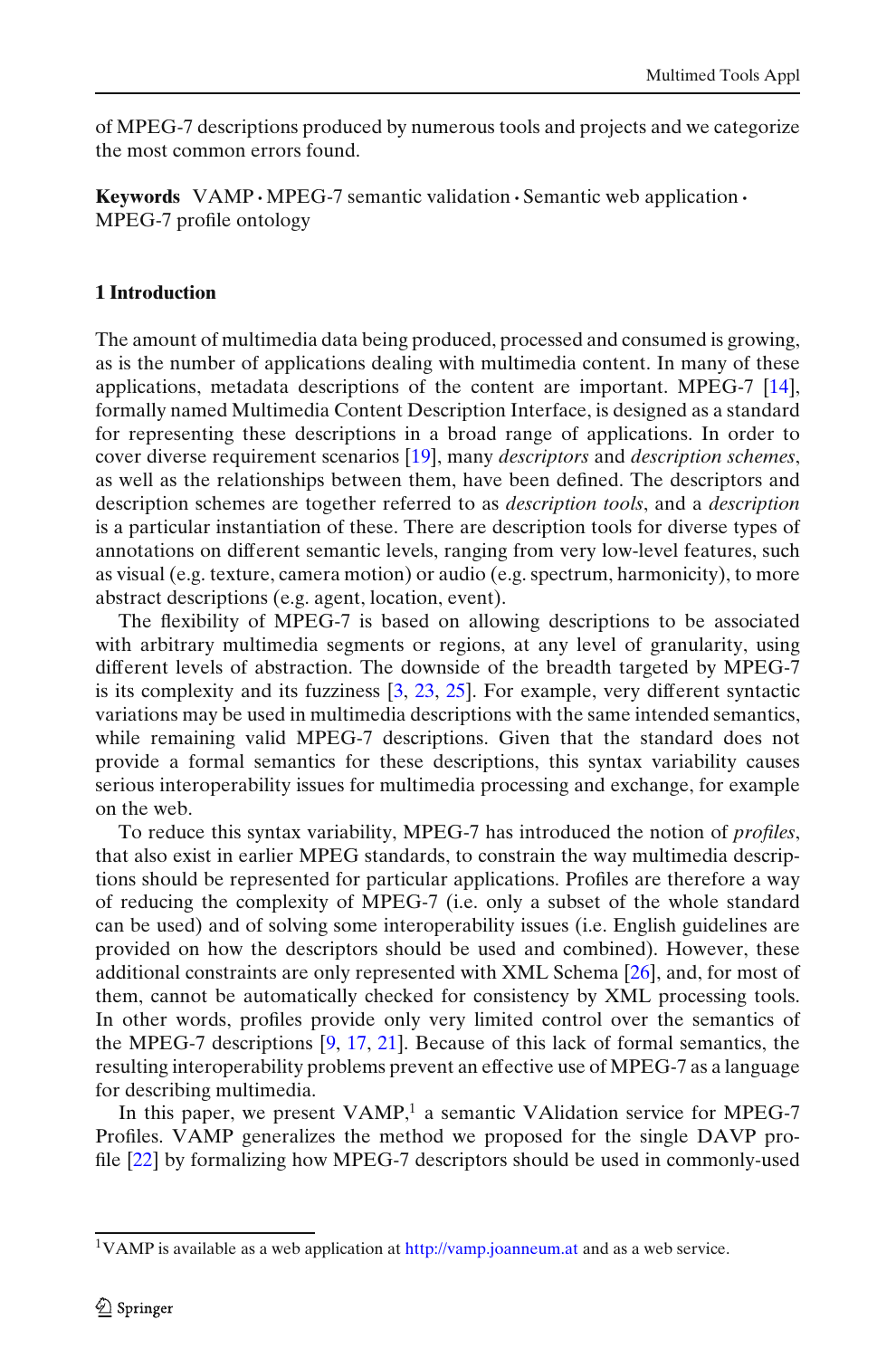profiles. In contrast to other work  $[1, 6, 9, 24]$  $[1, 6, 9, 24]$  $[1, 6, 9, 24]$  $[1, 6, 9, 24]$  $[1, 6, 9, 24]$  $[1, 6, 9, 24]$  $[1, 6, 9, 24]$ , we do not intend to completely map the MPEG-7 description tools onto an OWL ontology [\[5,](#page-19-0) [12\]](#page-19-0), but rather use Semantic Web technologies to represent those MPEG-7 semantic constraints defined in natural language that cannot be expressed using XML Schema. We do not modify or extend the intended semantics of the description tools, but rather capture and formalize it. We have also gathered and analyzed numerous MPEG-7 descriptions generated by various tools. We report in this paper on how semantically valid these descriptions are and we provide a categorization of the most common interoperability problems we found.

The paper is organized as follows. In the next section, we briefly introduce the notion of MPEG-7 profiles and we analyze several MPEG-7 descriptions generated by various tools. In Section [3,](#page-6-0) we provide a categorization of the most common interoperability problems encountered. In Section [4,](#page-10-0) we present the VAMP service and we detail how the MPEG-7 profiles can be formalized, building first an OWL ontology and rules capturing the semantic constraints, and developing tools converting the XML-based MPEG-7 descriptions to RDF triples. In Section [5,](#page-16-0) we compare our approach with other attempts to formalize the MPEG-7 knowledge and we discuss the scope of our methodology before concluding the paper (Section  $6$ ).

#### **2 MPEG-7 usage analysis**

The MPEG-7 XML Schema defines numerous elements and types, as well as rules for their valid combinations. The standard, however, allows the specification of different descriptions with equivalent semantics. This raises interoperability problems when exchanging MPEG-7 descriptions since applications may use the standard differently. For example, the same decomposition of a video into shots and key frames can be represented by multiple MPEG-7 descriptions [\[22\]](#page-19-0). Hence, it is perfectly valid for the same video file to be either described by a VideoType under the root VideoSegment, or to be described by a AudiovisualType and be further decomposed into VideoSegment and AudioSegment. It has to be noted that the problem comes from a lack of specification, and not from a flaw in one of the applications. Therefore, any implementation would be more or less "lossy", except if it covers all possible syntactic variations and combinations allowed by the standard, which is not feasible in practice.

This problem has been recognized by both the MPEG working group and the various tools that partially support the standard. Profiles have thus been proposed as a possible solution. In the following, we first introduce the notion of *profiles* (Section 2.1) and we then show how several multimedia annotation tools (Section [2.2\)](#page-5-0) address this interoperability problem by reducing and further constraining the MPEG-7 description tools.

#### 2.1 Profiling MPEG-7

The specification of a profile consists of three parts, namely [\[15](#page-19-0)]: i) *description tool selection*, i.e. the definition of the subset of description tools to be included in the profile, ii) *description tool constraints*, i.e. definition of constraints on the description tools such as restrictions on the cardinality of elements or on the use of attributes,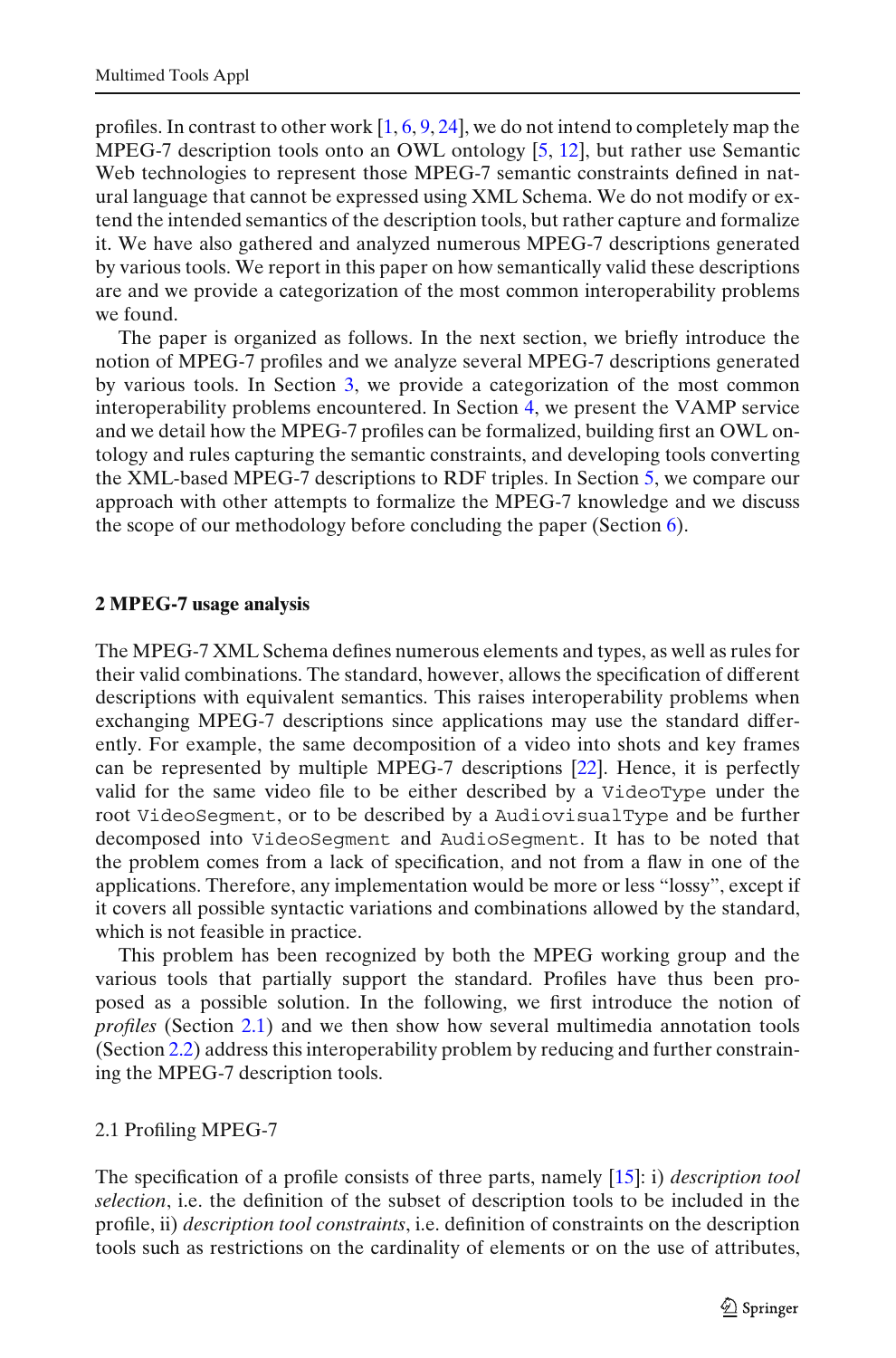and iii) *semantic constraints* that further describe the use of the description tools in the context of the profile.

The first two parts of a profile specification are used to address the *complexity* problem, that is, the complexity of a description that can be measured by its size or the number of descriptors used. Limiting the number of descriptors and description schemes (either by excluding elements or constraining their cardinality) reduces this complexity. Both the selection and the usage constraints of the description tools are specified using the MPEG-7 DDL. They result in a specific and more constrained XML Schema. The third part of a profile specification tackles the *interoperability* problem. Semantic constraints are expressed in natural language to clarify the ambiguities associated with the use of the remaining description tools selected in the first two parts. This informal specification of the constraints, however, prevents an automated process from checking the correct use of MPEG-7 profiles for describing multimedia content.

Six MPEG-7 profiles are commonly used: the first three have been defined in Part 9 of the standard<sup>2</sup> [\[15\]](#page-19-0), and we consider three other "de-facto" profiles, not (yet) standardized, but used by the multimedia community and partly based on standard profiles:

**Simple Metadata Profile (SMP)** describes single instances or collections of multimedia content as complete entities or clips with textual metadata only and no spatial decomposition. The motivation of this profile is to support simple metadata tagging similar to ID3<sup>3</sup> for music and  $EXIF<sup>4</sup>$  for images, and to support mobile applications such as  $3GPP<sup>5</sup>$  A partial mapping from these vocabularies to SMP has been specified.

**User Description Profile (UDP)** consists of tools for describing the personal preferences and usage patterns of users of multimedia content in order to enable automatic discovery, selection, personalization and recommendation of multimedia content. This profile contains all MPEG-7 description tools that were adopted by the TV-Anytime Forum, and are referenced by the TV-Anytime Metadata specification [\[20](#page-19-0)].

**Core Description Profile (CDP)** consists of tools for describing general multimedia content such as images, videos, audio and collections using the top-level types defined in Part 5 of the standard. A typical use of this profile is the description of the structural and semantic aspects of video content of a TV program and its corresponding materials. This includes managing the media materials, distributing them and archiving them. Just as the two previous profiles, it does not include the visual and audio descriptors defined in Parts 3 and 4 of MPEG-7.

**Detailed Audio-Visual Profile (DAVP)** describes single multimedia content entities, based on a comprehensive structural description of the content and including a subset of Part 5 (MDS) as well as all audio and visual low-level feature descriptors (Parts 3 and 4).

<sup>&</sup>lt;sup>2</sup>Five other profiles are actually discussed in  $[15]$  but have been later merged or withdrawn.

[<sup>3</sup>http://www.id3.org/](http://www.id3.org/)

[<sup>4</sup>http://www.exif.org/](http://www.exif.org/)

[<sup>5</sup>http://www.3gpp.org/](http://www.3gpp.org/)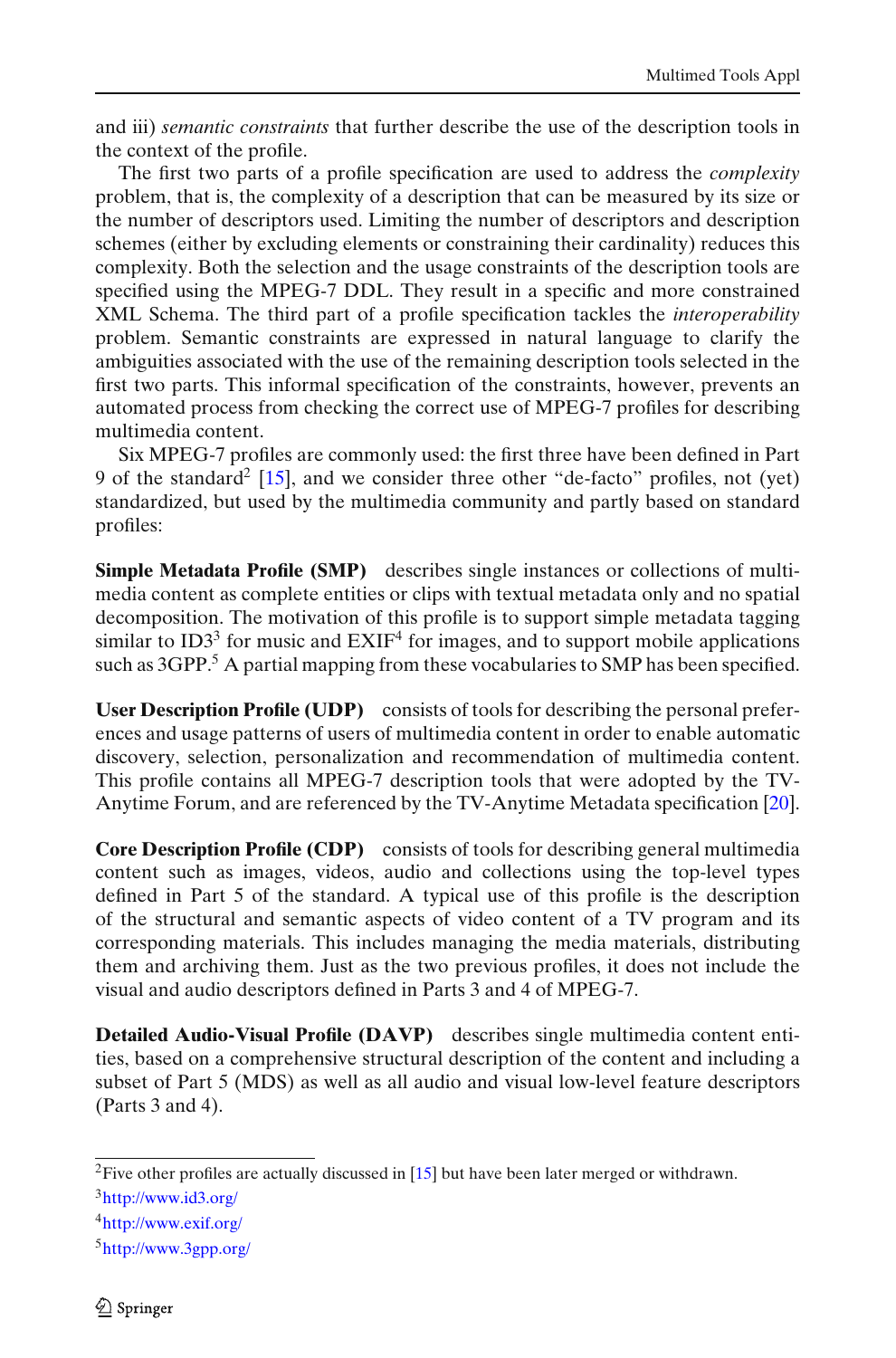| <b>Table 1</b> The number of<br>MPEG-7 descriptors and<br>semantic constraints specified<br>in each profile | Profile                                 | Descriptors | Semantic<br>constraints |
|-------------------------------------------------------------------------------------------------------------|-----------------------------------------|-------------|-------------------------|
|                                                                                                             | Simple Metadata Profile (SMP)           | 45          | $6 + 0$                 |
|                                                                                                             | User Description Profile (UDP)          | 102         | $8 + 0$                 |
|                                                                                                             | Core Description Profile (CDP)          | 153         | $27 + 2$                |
|                                                                                                             | Detailed Audio-Visual Profile<br>(DAVP) | 274         | $35 + 50$               |
|                                                                                                             | <b>TRECVID Profile</b>                  | 20          | $4 + 9$                 |
|                                                                                                             | <b>NHK</b> Metadata Production          | 193         | $29 + 32$               |
|                                                                                                             | Framework                               |             |                         |

**TRECVID Profile** is used to represent master shot boundary reference data of the TREC Video Retrieval Evaluation.<sup>6</sup> It uses a subset of MPEG-7 to describe the shot structure of a video and the key frames representing each shot. As no official XML Schema formalization of the profile is available, we have defined one based on the available TRECVID MPEG-7 documents.7

**NHK Metadata Production Framework (MPF)** data model is an industrial application of the Core Description Profile (CDP) [\[16](#page-19-0)]. The authors address the complexity and ambiguity problems of MPEG-7 proposing a metadata model that further restricts CDP by excluding some elements and reducing the cardinality of others. The new version also allows the use of the visual and audio descriptors defined in Parts 3 and 4. The definition of the data model defines a number of semantic constraints for the structure of the description as well as several syntactic and semantic constraints on different elements of the description (called "operational rules").

The six profiles discussed above put different emphasis on the *complexity* and *interoperability* problems previously mentioned. For each profile, we have counted the number of descriptors and we have evaluated the number of semantic constraints it contains (Table 1). More precisely, for each descriptor included in a profile, we looked at its informal semantics written in English in the standard, and we examine the constraints that cannot be represented with XML Schema. Therefore, our evaluation considers both the original MPEG-7 constraints and those specified additionally in the profiles. We observe that the standardized profiles aim at complexity reduction and hence significantly reduce the included set of allowed descriptors (with respect to the 1200 MPEG-7 elements) while defining few semantic constraints. In contrast, DAVP excludes some descriptors such as the user preferences or the collection description schemes, but keeps most of the others [\[3\]](#page-19-0). The focus is on the definition of the semantic constraints for the remaining descriptors included in the profile. Similarly, the TRECVID profile has reduced the set of descriptors to those applicable to its specific application area and agreed upon the use of these descriptors. The NHK MPF specification builds on CDP and thus inherits its constraints, but it adds the description tools from Parts 3 and 4 and defines a number of additional constraints on the descriptors included in CDP.

[<sup>6</sup>http://www-nlpir.nist.gov/projects/trecvid/](http://www-nlpir.nist.gov/projects/trecvid/)

[<sup>7</sup>http://vamp.joanneum.at/data/xsd/trecvid\\_xsd/](http://vamp.joanneum.at/data/xsd/trecvid_xsd/)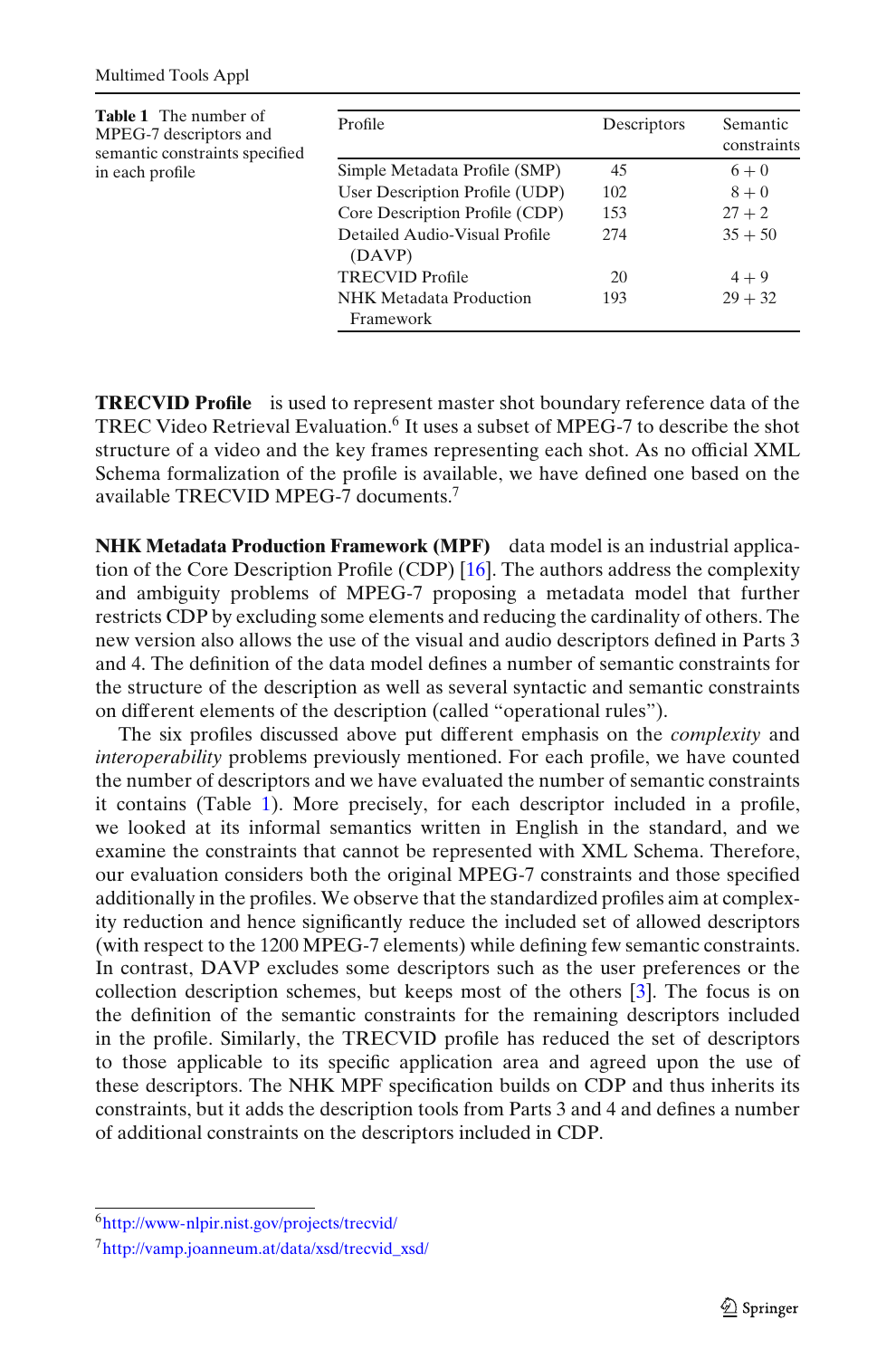# <span id="page-5-0"></span>2.2 Gathering MPEG-7 descriptions

The W3C Multimedia Semantics Incubator Group maintains a comprehensive list<sup>8</sup> of tools that can generate MPEG-7 descriptions. These tools do not necessarily comply with a profile, but they also try to address the interoperability problem by further constraining the subset of descriptors they support. This complexity reduction, however, comes often with the price of having hard-coded constraints instead of explicit semantics. We present a selection of these tools, categorized according to their predominant media type (image, audio and video), although some of them can handle multiple media.

# *2.2.1 Image related tools*

Caliph & Emir<sup>9</sup> is a semi-automatic annotation tool for images that supports free text and graph-based semantic annotations as well as a number of visual feature extractors. Furthermore, pre-existing metadata, such as EXIF or IPTC tags inside images, is converted into MPEG-7 following the mapping rules given in the SMP profile.

The M-OntoMat-Annotizer<sup>10</sup> supports the manual annotation of still image regions, linking RDF(S) domain specific ontologies to low-level MPEG-7 visual descriptors. The semantics of these visual descriptors is formalized in a Visual Descriptor Ontology (VDO) represented in RDFS [\[2](#page-19-0)].

# *2.2.2 Audio related tools*

The MPEG-7 Audio Analyzer<sup>11</sup> implements all 17 low-level audio descriptors defined in Part 4, while the MPEG-7 Spoken Content Demonstrator<sup>12</sup> generates the output of an Automatic Speech Recognition (ASR) system using the SpokenContent DS, which is composed of around 20 descriptors.

The MPEG-7 Audio Encoder<sup>13</sup> allows also to extract all the audio descriptors, but it further constrains their use in two new XML Schemas.

# *2.2.3 Video related tools*

IBM VideoAnne $x^{14}$  is a semi-automatic annotation tool for videos that generates temporal shot segmentation and allows the spatial decomposition of key frames. The annotations make use of controlled vocabularies defined using the ClassificationScheme DS (see Part 5 of [\[14\]](#page-19-0)).

[<sup>8</sup>http://www.w3.org/2005/Incubator/mmsem/wiki/Tools\\_and\\_Resources](http://www.w3.org/2005/Incubator/mmsem/wiki/Tools_and_Resources)

[<sup>9</sup>http://www.semanticmetadata.net/features/](http://www.semanticmetadata.net/features/)

<sup>1</sup>[0http://www.acemedia.org/aceMedia/results/software/m-ontomat-annotizer.html](http://www.acemedia.org/aceMedia/results/software/m-ontomat-annotizer.html)

<sup>1</sup>[1http://mpeg7lld.nue.tu-berlin.de/](http://mpeg7lld.nue.tu-berlin.de/)

<sup>1</sup>[2http://mpeg7spkc.nue.tu-berlin.de/](http://mpeg7spkc.nue.tu-berlin.de/)

<sup>1</sup>[3http://mpeg7audioenc.sourceforge.net/](http://mpeg7audioenc.sourceforge.net/)

<sup>1</sup>[4http://www.research.ibm.com/VideoAnnEx](http://www.research.ibm.com/VideoAnnEx)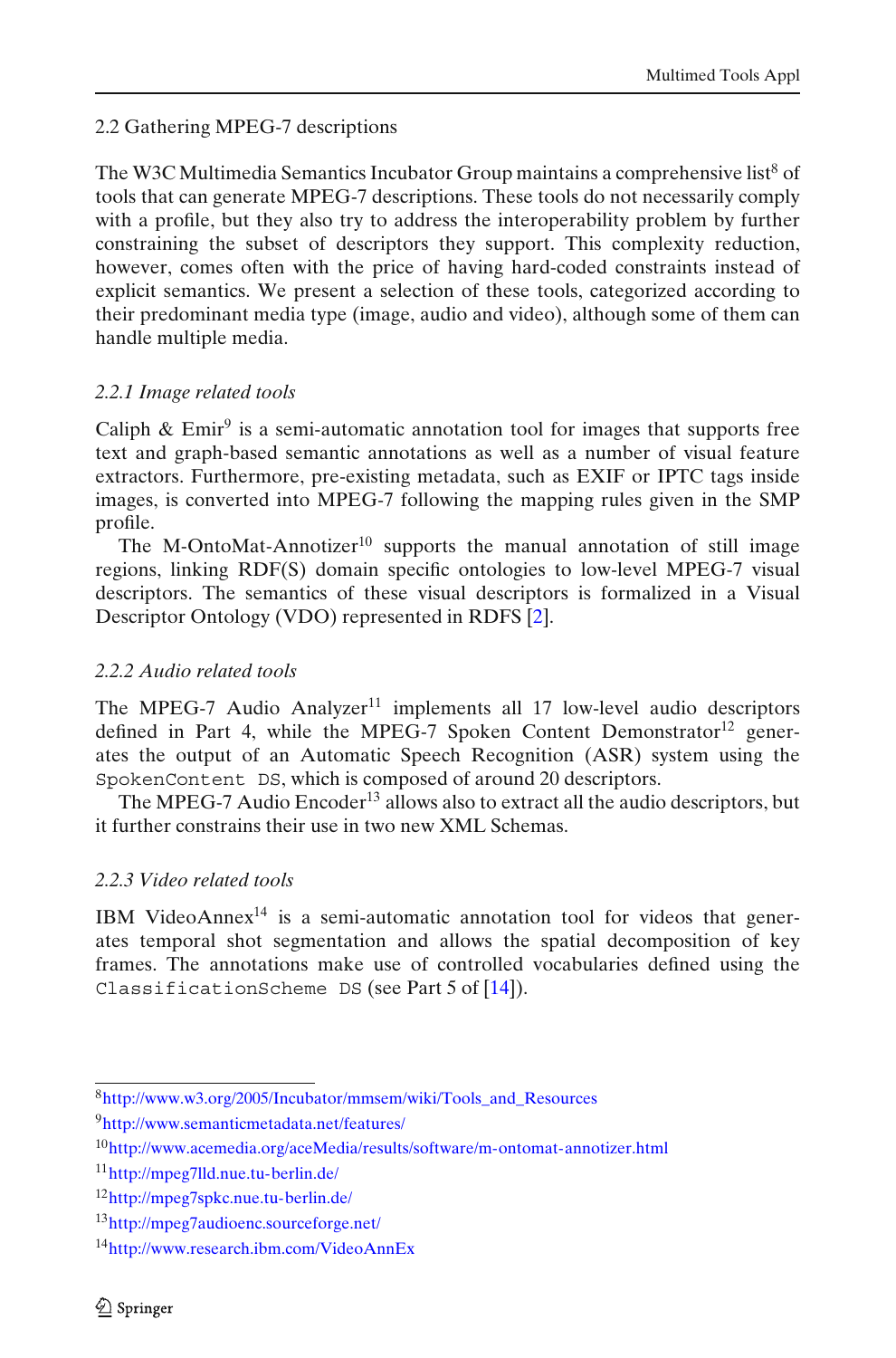<span id="page-6-0"></span>Frameline 47<sup>15</sup> uses an advanced content schema based on MPEG-7 so as to be able to annotate either entire video files or segments and groups of segments from within video files.

Muvino<sup>16</sup> is a very simple tool for manually annotating videos (free text annotation and keyword based). It supports some general metadata about the video, the temporal decomposition into segments and some semantic descriptors such as place and time.

The Metadata Editor<sup>17</sup> developed by NHK is an application for producing and storing metadata that conforms to the MPF specifications. The application directly implements the semantics constraints of this profile.

#### 2.3 Summary

We have collected a large set of sample descriptions in order to analyze how MPEG-7 is used in practice, and offered them to the multimedia community in the MPEG-7 Specification Repository<sup>18</sup> available at [http://media.cwi.nl/mpeg7/wiki.](http://media.cwi.nl/mpeg7/wiki) These examples cover a broad range of applications and use different subsets of MPEG-7 descriptors. Profiles are sometimes used (and even further constrained) or could have been specified from the scope of the application. The interoperability problems, however, cannot be solved by just extending the XML schema and the semantics is often directly hard-coded in the tools. We argue that true interoperability can be obtained if the semantics is made explicit and can be formally checked for consistency.

Some tools generate errors. For example, the IBM VideoAnnex tool automatically produces shot lists of videos. For some video clips the tool produces shot segments with a negative duration, or overlapping segments, even though the overlap attribute of the TemporalDecomposition has the value false. The resulting description will validate according to the XML Schema (of MPEG-7 or one of the profiles) but will not be semantically valid. We have analyzed from these MPEG-7 descriptions the possible errors and identified the semantic constraints that need to be formalized. We detail these errors in the next section and present how the interoperability problem is solved in VAMP.

#### **3 Interoperability problems**

In this section, we summarize the errors that we found. We classify them in four categories: the inconsistencies related to the structural information (Section [3.1\)](#page-7-0), the temporal information (Section [3.2\)](#page-7-0), the media information (Section [3.3\)](#page-9-0), and the semantic information (Section [3.4\)](#page-9-0). All the violations discussed here yield perfectly valid documents with respect to the MPEG-7 XML schema but raise inconsistencies with the semantic constraints that express the intended semantics of the standard.

<sup>1</sup>[5http://frameline.tv/](http://frameline.tv/)

<sup>1</sup>[6http://vitooki.sourceforge.net/components/muvino/code/index.html](http://vitooki.sourceforge.net/components/muvino/code/index.html)

<sup>1</sup>[7http://www.nhk.or.jp/strl/mpf/english/editor.htm](http://www.nhk.or.jp/strl/mpf/english/editor.htm)

<sup>&</sup>lt;sup>18</sup>The MPEG-7 Specification Repository is a semantic wiki for sharing information relevant for practical work with MPEG-7, e.g. specifications, examples, tools, events, projects, etc.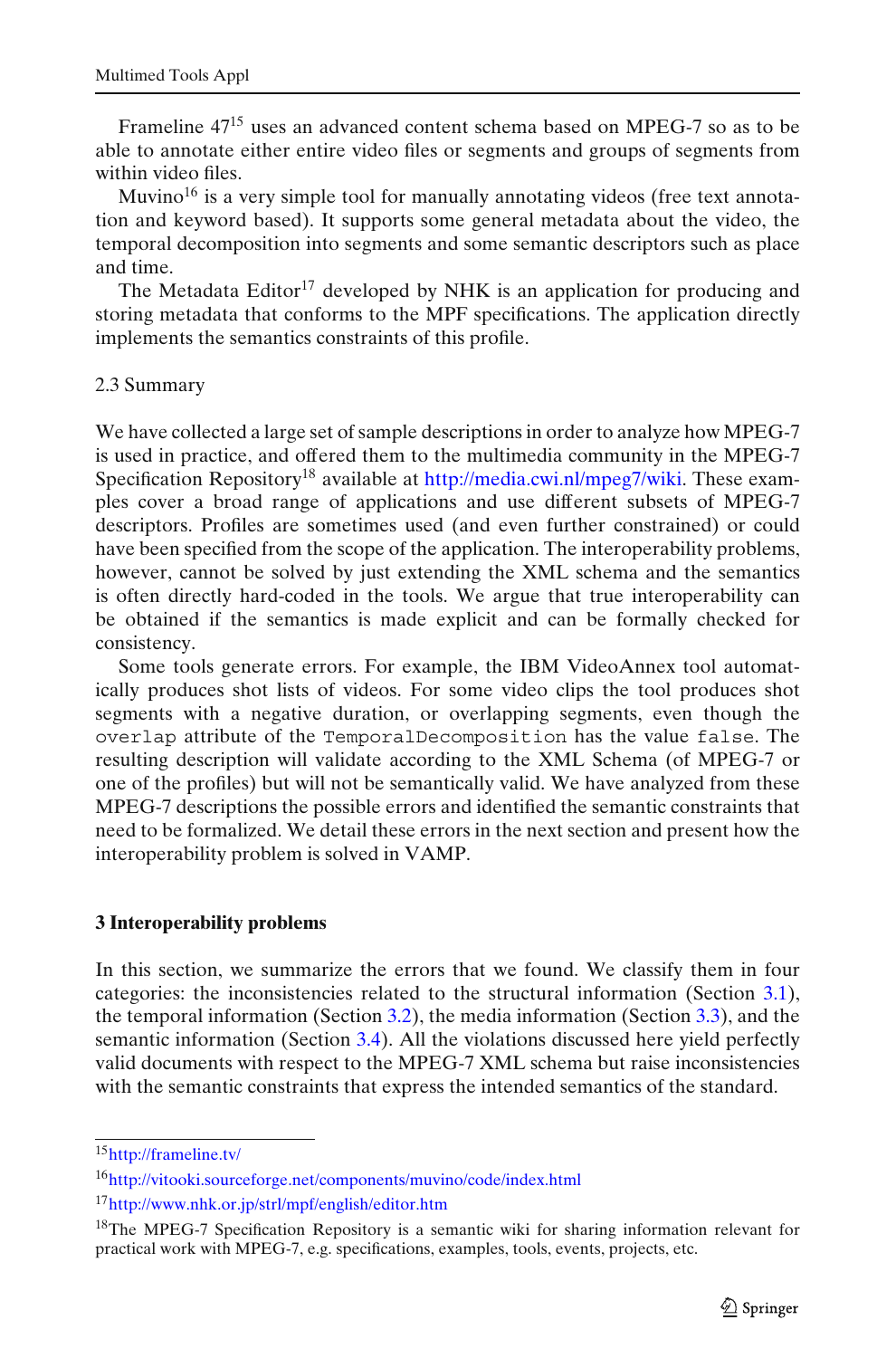# <span id="page-7-0"></span>3.1 Structural-related violations

Many semantic constraints in profile definitions are related to the resulting structure of the descriptions and to the semantics implied by this structure. Such constraints can be typically found in the DAVP and TRECVID profiles and in the additional semantic constraints defined by NHK MPF on top of CDP, but they cannot be expressed in XML Schema:

**Decomposition hierarchies** such as a video being decomposed into shots and then shots into key frames.

**Restrictions on decompositions** like allowing several temporal decompositions while only one corresponds to a shot list specified by a criteria attribute.

**Misuse of description tools for some segments** since some description tools are only permitted on segments corresponding to the entire content or representing a certain type of element in the decomposition hierarchy.

Typical violations of these constraints are misplaced segments in decompositions, repeated and missing segments or decompositions, and missing description tools while they are required or occurring while they are prohibited according to the profile specification.

# 3.2 Temporal-related violations

The representation of time is an essential component for media having a temporal dimension. MPEG-7, however, defines only a simple syntactic pattern for representing the time points and the time duration. We present common inconsistencies underlying this representation as well as the possible misuse of the temporal decomposition descriptors. We advocate then an alternative time representation.

# *3.2.1 Common violations*

The ISO 8601 standard is generally considered as the reference "specification of the representation of dates in the proleptic Gregorian calendar<sup>19</sup> and times and representations of periods of time" [\[11\]](#page-19-0). The corresponding datatypes in XML Schema use lexical formats inspired by the ISO standard and include some deviations such as an optional minus sign in the lexical representation, the possibility of having more than 9999 years or the inclusion of a time zone [\[26\]](#page-20-0). Unfortunately, these datatypes are not used in MPEG-7, which instead, redefines a simple pattern format for the media time point:

```
<simpleType name="mediaTimePointType">
  <restriction base="mpeg7:basicTimePointType">
    \zeta <pattern value="(\-?\d+(\-\d{2}(\-\d{2})?)?)?(T\d{2}(:\d{2}(:\d{2}(:\d{2}
                         (\cdot \ d_{+}) ?)?)?(F\ d_{+})?"/>
  </restriction>
</simpleType>
```
<sup>&</sup>lt;sup>19</sup>The proleptic Gregorian calendar includes dates prior to 1582 (the year it came into use as an ecclesiastical calendar).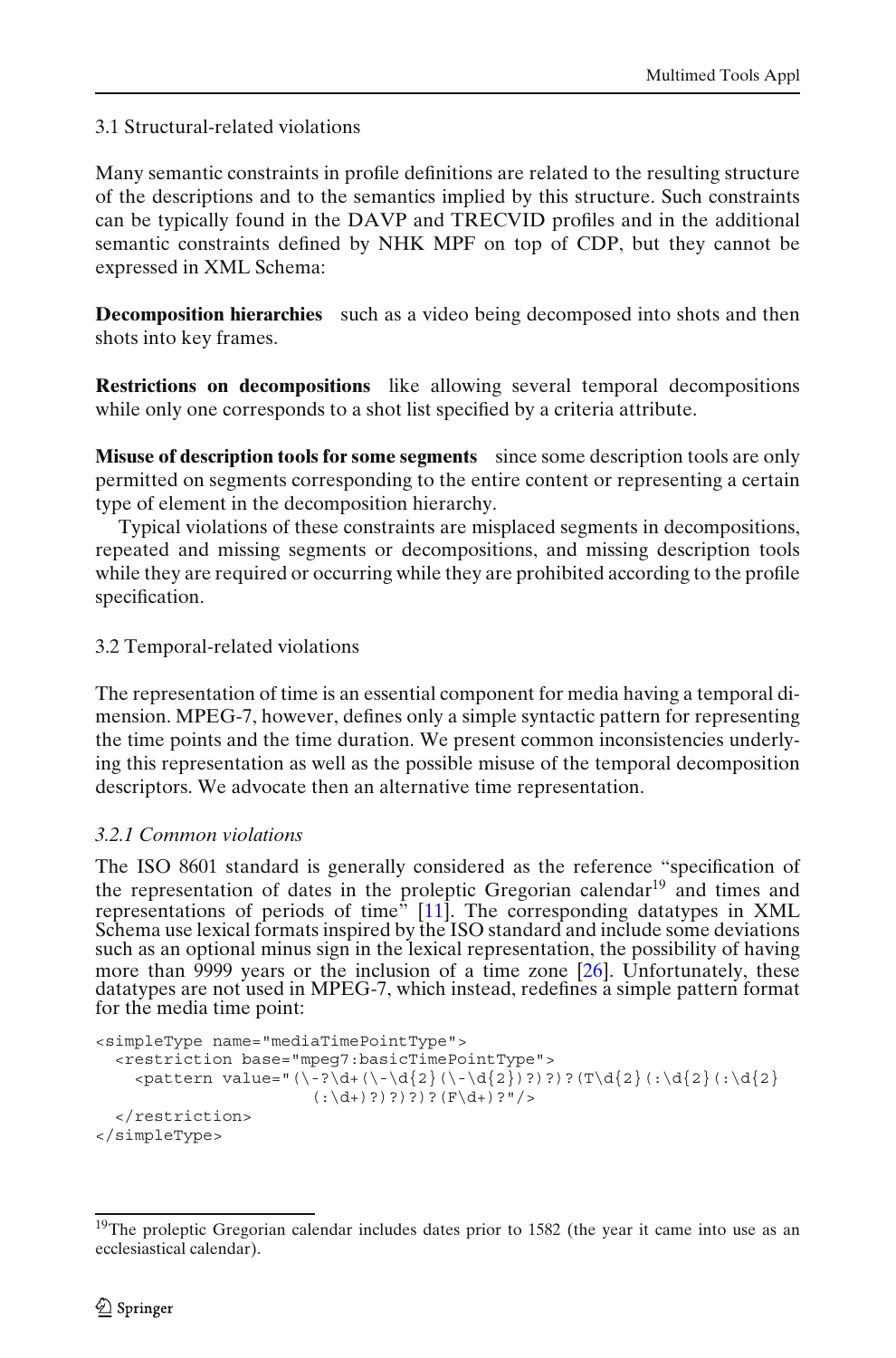and for the media duration:

```
<simpleType name="mediaDurationType">
     <restriction base="mpeg7:basicDurationType">
           \leftarrow \leftarrow \leftarrow \leftarrow \leftarrow \leftarrow \leftarrow \leftarrow \leftarrow \leftarrow \leftarrow \leftarrow \leftarrow \leftarrow \leftarrow \leftarrow \leftarrow \leftarrow \leftarrow \leftarrow \leftarrow \leftarrow \leftarrow \leftarrow \leftarrow \leftarrow \leftarrow \leftarrow \leftarrow \leftarrow \leftarrow \leftarrow \leftarrow \leftarrow \leftarrow \leftarrow \leftarrow</restriction>
</simpleType>
```
Based on this decision, the following inconsistencies can be observed:

**Invalid time specification.** MPEG-7 introduces different new lexical patterns to represent media times and real-world dates and times. The pattern definition allows the specification of invalid dates and times. For example, 31st of February would be a valid date according to the time point pattern shown above. Another shortcoming deals with the frame precision in the media time pattern: for example T00:01:23:27F25 would be a valid time point whereas it points to the fraction 27 of 25 that is impossible to compute. Similarly, a fraction rate of 0 cannot be computed but could still be represented with this pattern.

**Negative segment duration.** MPEG-7 segments are described by a start time point and a duration. The optional minus sign of the patterns allows negative duration for segments in a temporal decomposition while this would make no sense.

**Inconsistent temporal decomposition.** A temporal decomposition of a segment into subsegments is only meaningful if the time range filled by each of the subsegments is at most the time range of the segment being decomposed, i.e. a part of a temporal segment cannot start before or end after its parent segment.

Gap and overlap. A temporal decomposition can be qualified whether the subsegments in the decomposition overlap or have gaps between them. These properties are specified with the gap and overlap attributes of the decomposition that have a true/false value. There is, however, no mechanism to check whether the actual time description of the segments conforms to the value of this boolean attribute or not.

Formalizing the representation of dates and times, for example using OWL-Time [\[7\]](#page-19-0) solves some of these problems. The 8-ary predicate duration is converted into eight binary relations, which are more convenient for description logic-based markup languages such as OWL, so that the consistency of the time specification can be checked. However, OWL-Time would not helped to check if the value of the gap and overlap attributes match with the actual timecodes of a temporal decomposition.

#### *3.2.2 Analogy with space representation*

Similar to the temporal decomposition, the spatial and the spatio-temporal decompositions suffer from the same limitations in MPEG-7. For example, if a region of an image is decomposed into subregions, the subregions must lie inside the parent region. The violations related to the values of the gap and overlap attributes can thus also be raised. Consistency checking is, however, much more difficult to implement than for the time ranges due to the two-dimensional nature of the regions.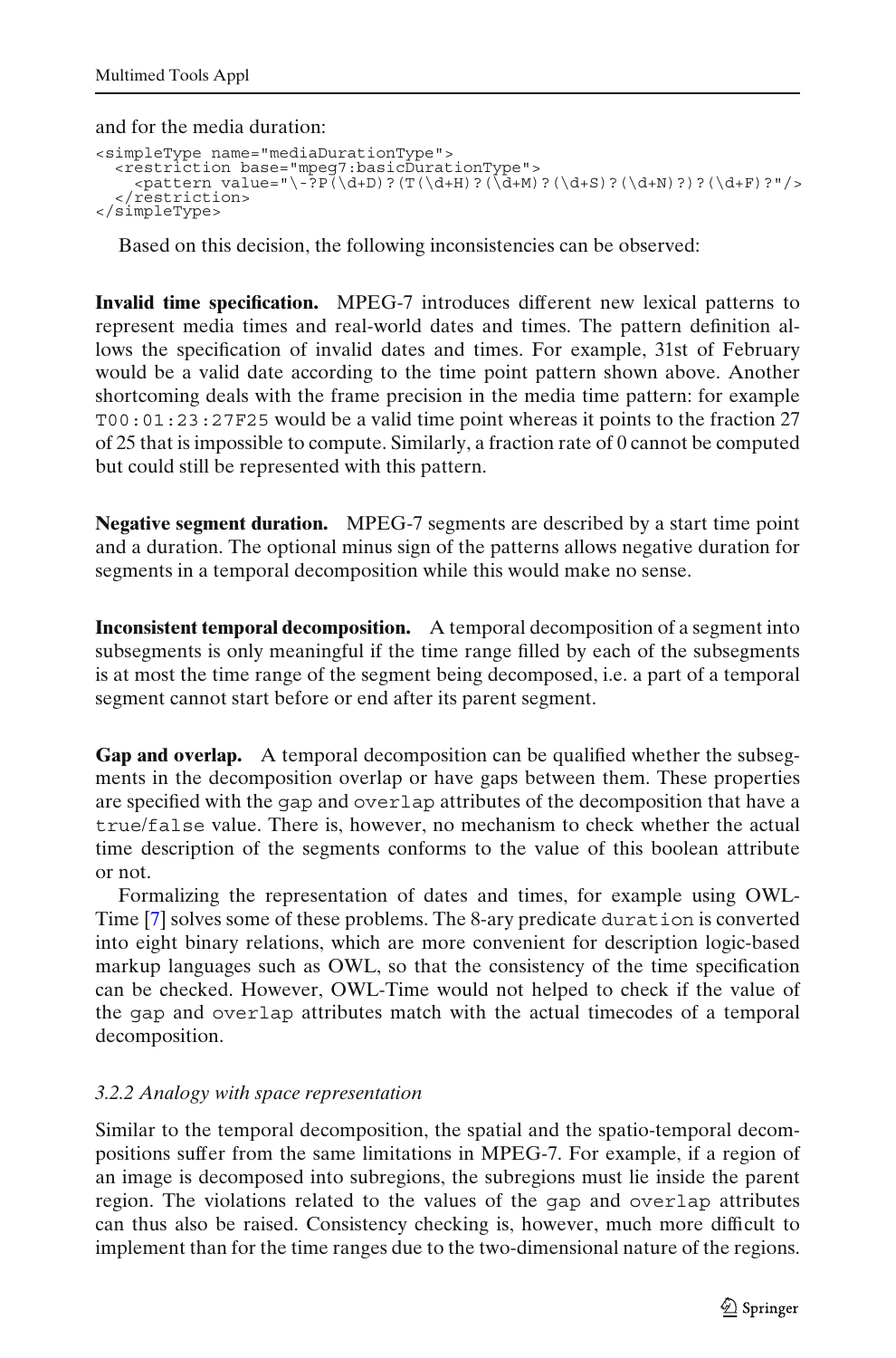## <span id="page-9-0"></span>3.3 Media information-related violations

The description of information about properties of the media can be specified at multiple places in MPEG-7. While the presence and cardinality of the elements can be controlled using XML Schema, the semantics between the global media information and the actual description can mismatch. The following inconsistencies can thus be observed:

**Inconsistent media content types.** The Content element in MediaFormat is used to describe the content type of the medium being described (e.g. image, video), using a reference to a classification scheme. The same information is contained in the type of the MultimediaContent element of the description but these two values can mismatch. For example, the xsi:type="ImageType" specifies the multimedia content being described, but the MediaFormat could be stated as audio.

**Inconsistent modality information.** The MediaProfile describes the visual and audio encoding (e.g. a master quality and a low resolution preview), or each stream if several streams in different encoding are available. This information must also match the content type, but again, there is no way to check that the values are consistent. For example, different modalities can be present in the structural description (e.g. one video and two audio channels) even though the media information contains contradicting information about the modalities (e.g. states that the content is monoaudio).

## 3.4 Classification scheme-related violations

An MPEG-7 ClassificationScheme is a generic mechanism for defining multilingual and controlled vocabularies. The set of terms and definitions belonging to a scheme is organized in a taxonomy, and is identified by a URI to be further referenced as values for descriptors. Part 5 of the standard already defines some basic classification schemes, e.g. for enumerating the media types, the different encoding, or some TV genres.

The appropriateness of a classification scheme in a certain context is a source of possible violations of the semantic constraints. More precisely, the ClassificationSchemeBaseType has two attributes: uri which identifies the classification scheme and domain which gives a list of XPath expressions containing the MPEG-7 description schemes that can reference the terms of the scheme. A description, however, can contain unforeseen descriptors using terms from this scheme, i.e. the classification scheme does not contain appropriate terms for the context in which it is used. Once a classification scheme is dereferenced, the terms identified might not be retrieved, i.e. there are broken links. A classification scheme can also import other classification schemes which makes the task of resolving the referenced terms more difficult.

The errors detailed in this section cannot be checked with XML Schema validators. Semantic constraints are defined informally in the standard and cannot be processed by automated tools. We therefore propose a method for formalizing these constraints, implemented in the VAMP service.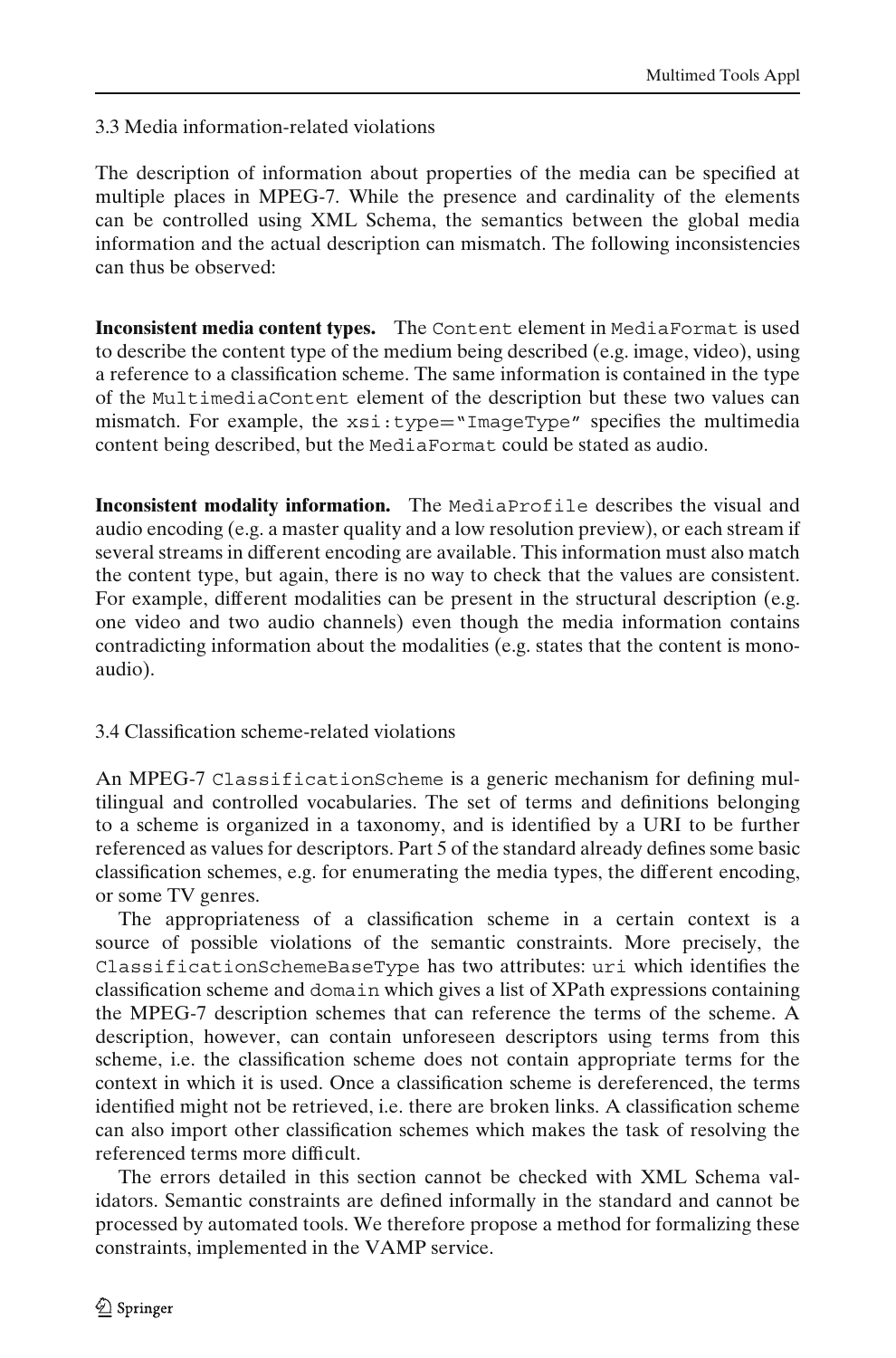## <span id="page-10-0"></span>**4 VAMP: a semantic validation service for MPEG-7 descriptions**

The violations of the semantic constraints trigger interoperability problems even though the result is perfectly valid MPEG-7 descriptions. In previous work, we have analyzed the semantic constraints of the Detailed Audiovisual Profile (DAVP) and formalized a subset of them [\[22](#page-19-0)]. We have addressed the problem of temporal semantic constrains in [\[8\]](#page-19-0). Here, we generalize further these approaches to other profiles and we present VAMP, a Semantic Web application for validating the conformance of MPEG-7 documents to the semantics of a given profile (Section 4.1). We show that the formalization of the semantic constraints amounts to explicitly capturing the semantics of a given profile as well as some additional logical rules and ad-hoc programming (Section [4.2\)](#page-12-0). We describe the implementation of the VAMP service, available as a web interface for humans, and as a REST-style web service for agents (Section [4.3\)](#page-14-0). Finally, we provide some statistics of the usage of VAMP which is running for 1 year (Section [4.4\)](#page-16-0).

## 4.1 General methodology

We propose the following layered approach to validate *semantically* the conformance of MPEG-7 descriptions to a given profile:

| XML/syntactic well-formedness: | The well-formedness <sup>20</sup> of the input description is<br>verified:                                                                                                                                                        |
|--------------------------------|-----------------------------------------------------------------------------------------------------------------------------------------------------------------------------------------------------------------------------------|
| XML/syntactic validity:        | The XML validity of the input description against<br>the MPEG-7 schema and the selected profile<br>schema is checked, including syntactic validation                                                                              |
| RDF/semantics constraints:     | of patterns defined in MPEG-7 DDL (e.g. for<br>time points and durations);<br>The consistency of the input description with the<br>ontology and logical rules formalizing the seman-<br>tic constraints of a profile is computed. |

Figure [1](#page-11-0) depicts these various steps in the VAMP service. We propose to use Semantic Web languages to formalize the semantic constraints when possible, and later inference tools to check the semantic consistency of the descriptions. This is carried out with an appropriate combination of the following languages [\[10](#page-19-0)]:

- XML Schema  $[26]$  to define the structural constraints, that is, which types are allowed and how they can be combined.
- OWL-DL [\[5\]](#page-19-0) to formally capture the intended semantics of the descriptors contained in a profile which have semantic constraints and to model the formal representation of temporal segments.
- Horn clauses [\[4\]](#page-19-0) to express relationships between syntactically different but semantically equivalent descriptors. Horn clauses are also used to perform closed world checks of the descriptors and are created with respect to a profile ontology.
- XSLT to convert MPEG-7 descriptions into RDF depending on a profile ontology. The RDF data asserts the class-membership of particular descriptors

<sup>20</sup><http://www.w3.org/TR/REC-xml/#sec-well-formed>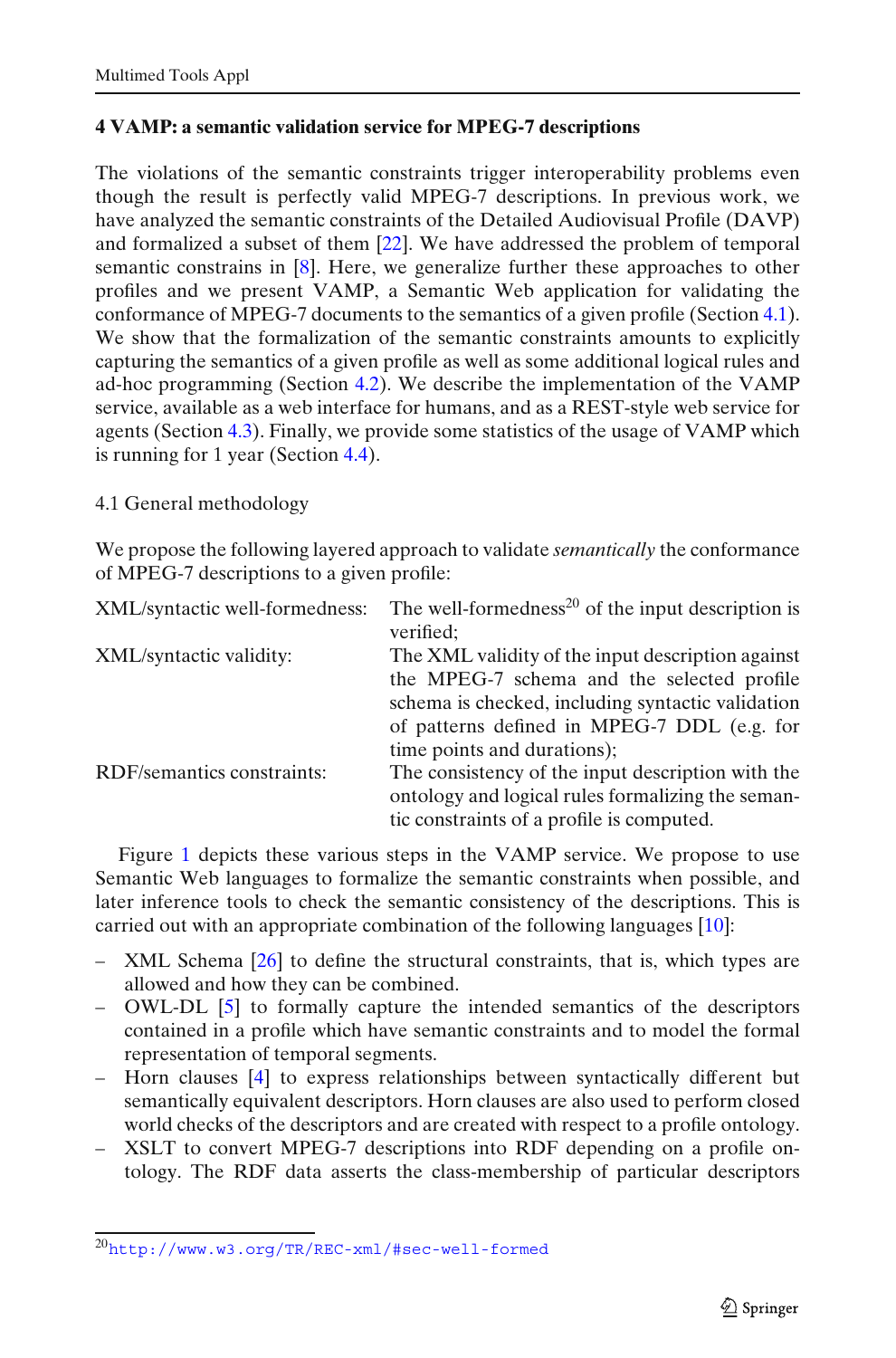<span id="page-11-0"></span>

**Fig. 1** General architecture of the VAMP service

given their properties. Further classification rules are needed after the XSL transformation to complete the MPEG-7 conversion into RDF.

– SPARQL to map instances from the selected profile ontology to the temporal semantics ontology (construct query) and to retrieve semantic violations (select query).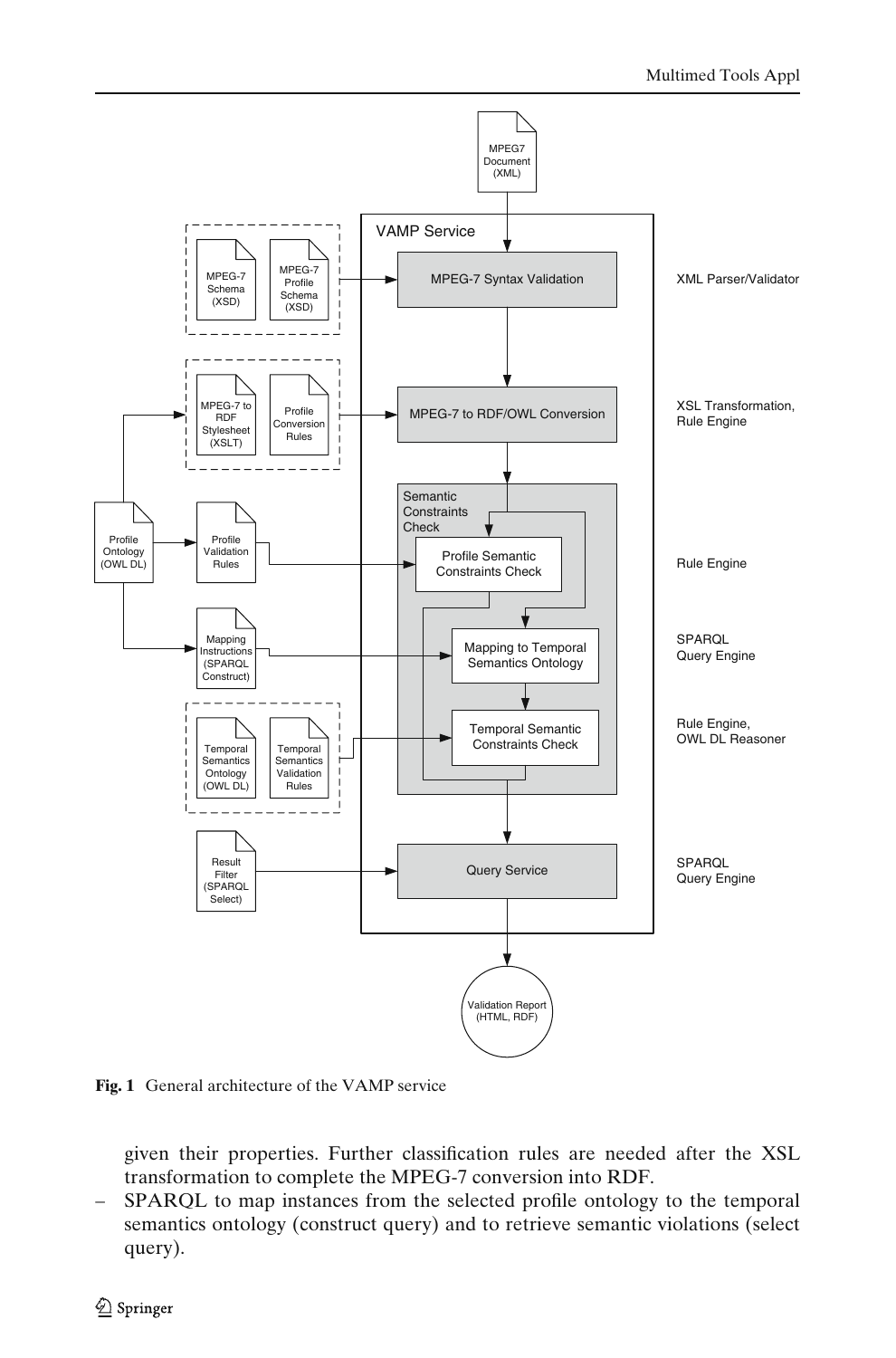<span id="page-12-0"></span>First, the MPEG-7 input document is checked for syntactic validity against both the MPEG-7 and the selected profile XML schemas. A syntactically valid MPEG-7 input document is a necessary precondition to start the semantic validation. Second, the MPEG-7 description is converted into RDF with respect to an ontology capturing the semantics of the selected profile. In this step, an XSL transformation and additional conversion rules are applied. This results in a set of RDF triples that is the input data for the semantic constraints check, i.e. the validation of profile-specific and temporal semantic constraints. For the validation of the former, only validation rules derived from the profile ontology are applied (cf. Fig. [3](#page-13-0) for an example of a profile-specific validation rule). To validate the temporal constraints a mapping from the profile ontology to the (profile-independent) temporal semantics ontology is first needed. For this purpose a SPARQL construct query is used to map instances from the selected profile ontology to the temporal semantics ontology. Then, temporal validation rules are applied and the temporal validation results are classified using a OWL-DL reasoner as described in [\[8\]](#page-19-0), for example, to determine gap and overlap violations between segments. All possible profile-specific validation violations are flagged by profile validation rules (cf. Fig. [3\)](#page-13-0) while temporal violations are marked by the use of an OWL-DL reasoner after performing temporal validation rules [\[8](#page-19-0)]. Finally, these marked violations are reported using a SPARQL select query. In the following, we discuss these steps using the example of a structural profile semantic constraint.

# 4.2 Formalizing the MPEG-7 semantic constraints

One structural semantic constraint of DAVP is that a decomposition of a shot can only include key frames. This constraint is quite simple but it cannot be checked with XML processing tools (shot and key frames being both of VideoSegmentType) and needs to be formalized semantically.

## *4.2.1 Modeling semantic constraints within an ontology*

Figure 2 gives a partial formalization of the class KeyframesTempo ralDecomposition and the object property hasSegment in the OWL

```
Namespace(rdf = <http://www.w3.org/1999/02/22-rdf-syntax-ns#>)
Namespace(owl = <http://www.w3.org/2002/07/owl#>)
Namespace(xsd = <http://www.w3.org/2001/XMLSchema#>)
Namespace(rdfs = <http://www.w3.org/2000/01/rdf-schema#>)
Namespace(davp = <http://iis.joanneum.at/mpeg-7/davp/semantics/MPEG7#>)
Class(davp:KeyframesTemporalDecomposition partial
  restriction(davp:hasSegment allValuesFrom(davp:Keyframe))
  ... )
ObjectProperty(davp:hasSegment InverseFunctional
  inverseOf(davp:isSegmentOf)
  domain(davp:Decomposition)
  range(davp:Segment))
```
**Fig. 2** Formalization of the class KeyframesTemporalDecomposition in OWL DL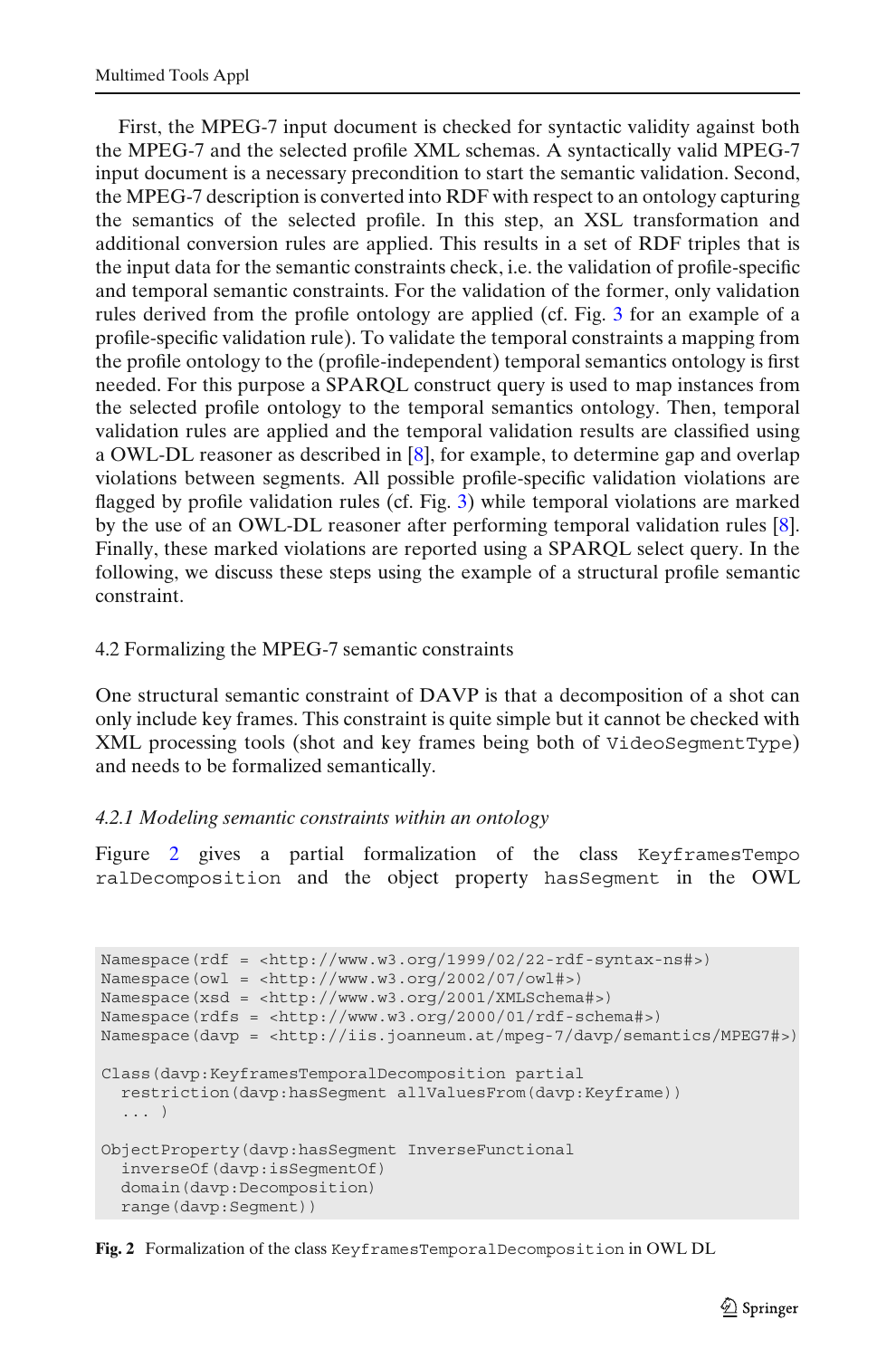<span id="page-13-0"></span>Abstract Syntax (OWL-AS) [\[18](#page-19-0)]. It starts with the namespace declarations, followed by the definition of the concepts used. The universal restriction in class KeyframesTemporalDecomposition defines that any instance of this class can only have hasSegment relations to instances of class Keyframe.

The XML representation of the description can then be converted into RDF using the ontology capturing the semantics of the profile. The OWL-DL expressivity is, however, insufficient for capturing all the semantic constraints. For example, the boolean values of the gap and overlap attributes can mismatch their actual truth values based on the actual time points delimiting the segments. Horn clauses [\[4\]](#page-19-0) and ad-hoc programming are also necessary to check the consistency of such information.

#### *4.2.2 Deriving validation rules from the ontology*

Logic programs (LP) [\[4](#page-19-0)] is a knowledge representation formalism. The commonly used expressiveness of full LP includes features such as negation-as-failure, priorities and procedural attachments, that are not expressible in First-Order-Logic (FOL). An ordinary logic program is a set of rules each having the form:

$$
H \leftarrow B_1 \wedge \ldots \wedge B_m \wedge \sim B_{m+1} \wedge \ldots \wedge \sim B_n
$$

where

- *H* and *Bi* are *atomic formulae*,
- ∼ is a logical connector called *negation as failure*,
- ← is to be read as *if*, so that the overall rule should be read as "[head] if [body]",

$$
- \quad \text{and } n \ge m \ge 0.
$$

The left-hand side of the rule is called the rule's head (or conclusion/consequent); the right-hand side is called the rules body (or premise/antecedent). Note that no restriction is placed on the arity of the predicates appearing in these atoms. Logical variables, and logical functions (with any arity), may appear unrestrictedly in these atoms.

The logical rule depicted in Fig.  $3$  is used to detect segments which are not key frames, but part of a temporal decomposition into key frames. If the rule finds

```
@prefix rdf: <http://www.w3.org/1999/02/22-rdf-syntax-ns#> .
@prefix davp: <http://iis.joanneum.at/mpeg-7/davp/semantics/MPEG7#>
[Check_KeyframesTemporalDecomposition_hasSeqment_only_Keyframe:
 (?keyframesTemporalDecomposition rdf:type
    davp:KeyframesTemporalDecomposition),
 (?keyframesTemporalDecomposition davp:hasSeqment ?seqment),
noValue(?segment rdf:type davp:Keyframe),
->\,(?segment davp:hasError
    davp:MisplacedSeqmentInKeyframeTemporalDecomposition)
```
**Fig. 3** Formalization of KeyframesTemporalDecomposition with additional Horn clauses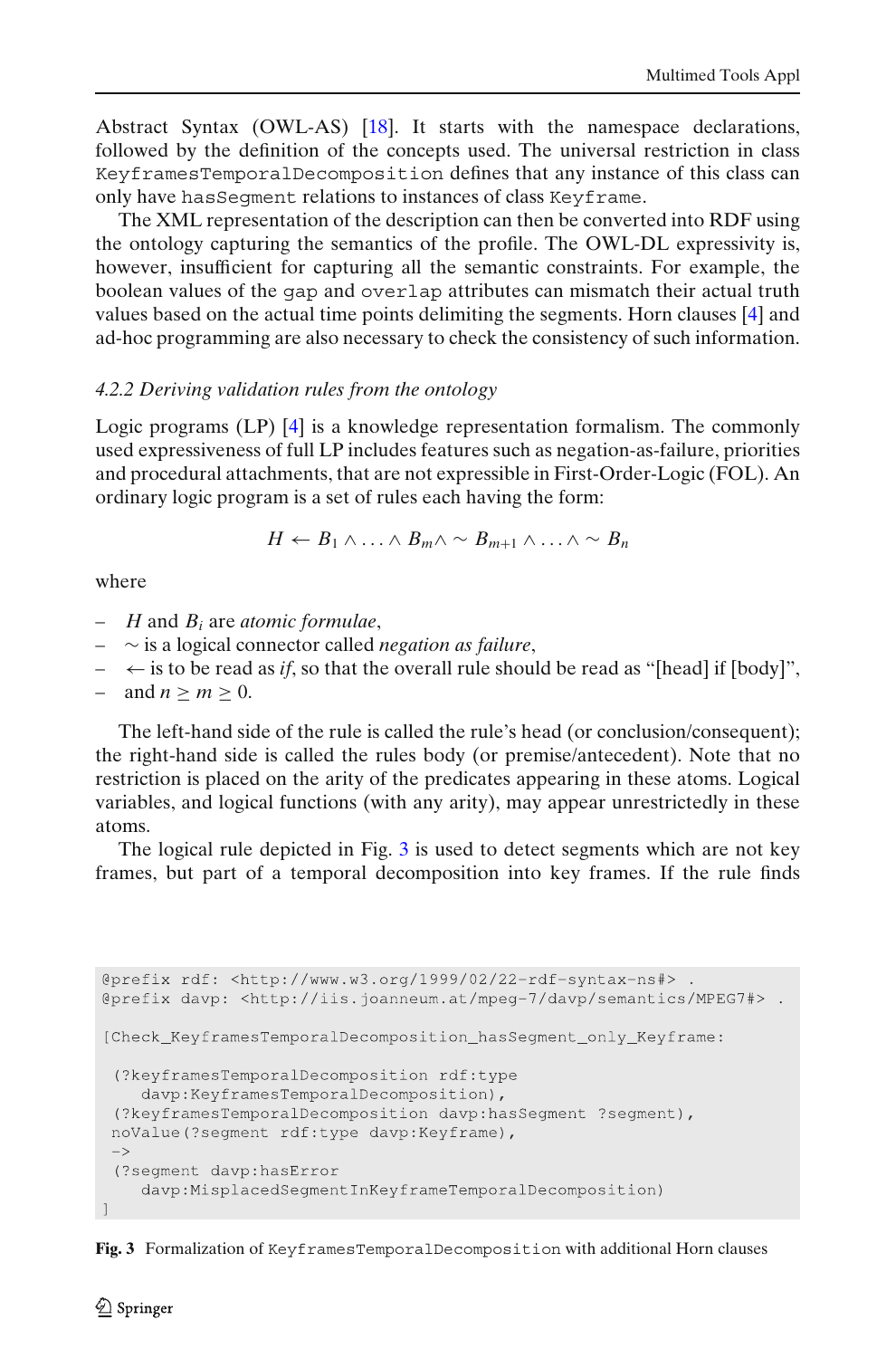<span id="page-14-0"></span>a segment (?segment), which is not a key frame (Keyframe), but part of temporal decomposition of key frames (KeyframesTemporalDecomposition), an error is flagged (hasError) and typed (MisplacedSegmentInKeyframeTempo ralDecomposition) to be further processed in order to give a meaningful explanation of the violation to the end-user.

# *4.2.3 Semantic constraints and reasoning*

Once the semantic constraints have been formalized, they need to be checked for consistency. In contrast to the Semantic Web, VAMP is a closed system. Actually, we assume that all information needed to validate an MPEG-7 description is available: in the MPEG-7 input document itself, in the profile-dependent transformation, in the semantic constraints profile ontology and in the semantic constraints profile rule base. The semantic constraints profile ontology is used as an indirect input: the ontology is only the basis for the transformation instructions (XSLT stylesheet) and the rule base. We are aware of the possibility of using DL-safe rules [\[13](#page-19-0)], however, our approach is to work with OWL-DL and rules in an independent manner. This is the direction the evolution of the VAMP service has taken.

## 4.3 Implementation

This methodology has been implemented in the VAMP service, available as a web interface for humans and as a REST-style web service for agents. For the RDF processing, Jena  $2.4^{21}$  is used. The validation of the semantic constraints is done by the Jena general purpose rule engine.<sup>22</sup> Jena rules provide for a sound, and integrated reasoning system that allows for both forward and backward reasoning. For the classification of the temporal validation results, the OWL DL reasoner Pellet<sup>23</sup> is used.

The interface for a human user is the VAMP web interface, depicted in Fig. [4.](#page-15-0) The web application uses Ajax and Java servlet technologies. First the users enters the URI of the MPEG-7 document to be validated. For the demonstration of VAMP, some demo examples are provided and can be selected alternatively. The next step is to select the MPEG-7 profile, to which the input MPEG-7 description should conform to. Note that the validation of media information-related violations (Section [3.3\)](#page-9-0) and classification scheme-related violations (Section [3.4\)](#page-9-0) is currently not implemented. Then the semantic validation type is selected. Therefore two different semantic validation types are available, which can be combined: profile validation and temporal validation. The Validate button provides a meaningful validation report of all detected semantic errors. For each semantic error, the XML elements which caused this error are listed. These XML elements are identified by XPath expressions which enables the direct observation of the error locations in the input MPEG-7 document.

<sup>2</sup>[1http://jena.sourceforge.net/](http://jena.sourceforge.net/)

<sup>2</sup>[2http://jena.sourceforge.net/inference/index.html#rules](http://jena.sourceforge.net/inference/index.html#rules)

<sup>2</sup>[3http://clarkparsia.com/pellet](http://clarkparsia.com/pellet)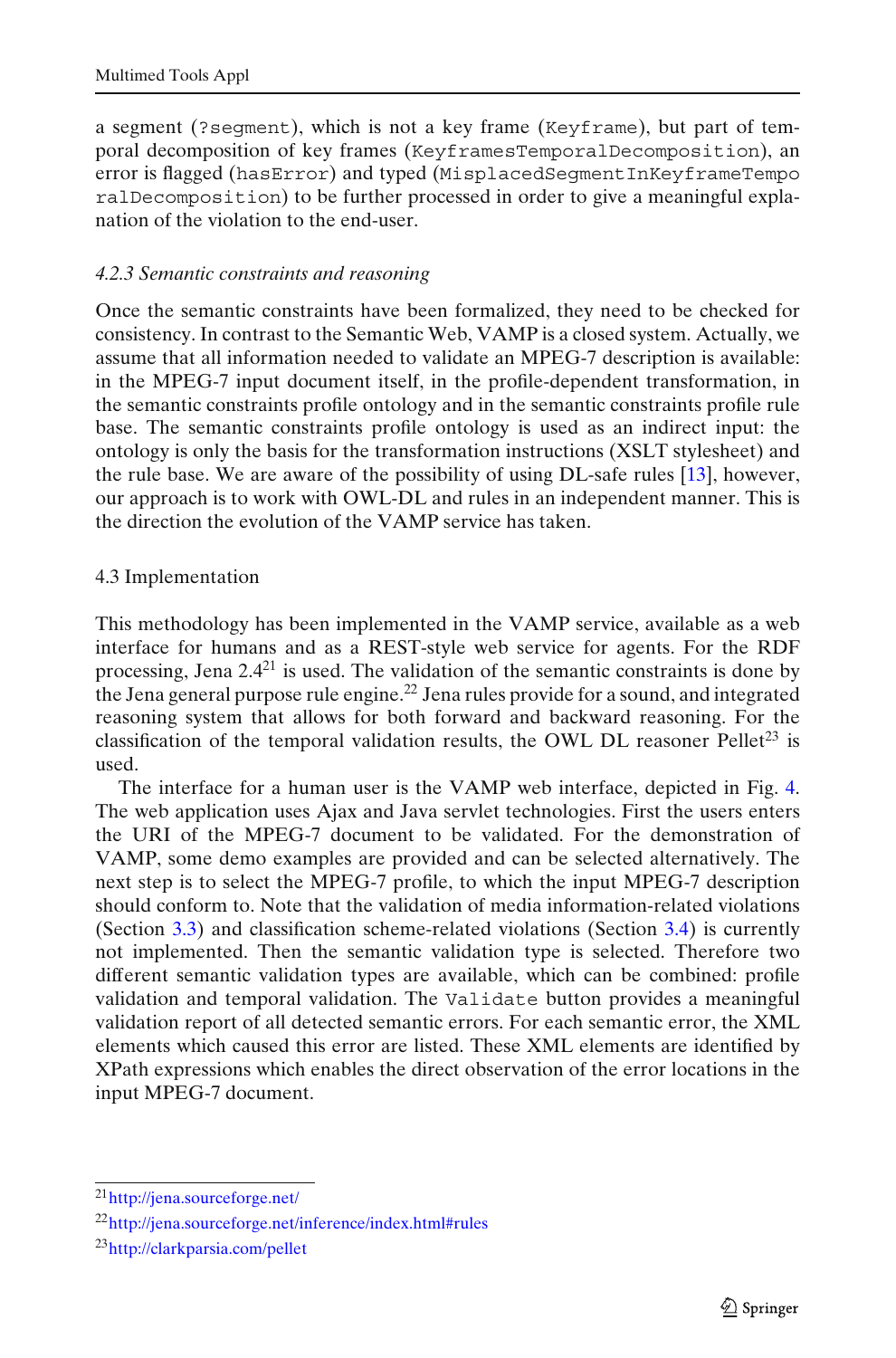<span id="page-15-0"></span>

**Fig. 4** The VAMP web interface

VAMP is also available as a web service so that the validation functionality can be embedded into any application. We provide a REST-style web service interface for the validation service. Similar to the graphical user interface, the client of the web service provides an input MPEG-7 description to be validated, the profile the description should conform to, and the semantic validation type.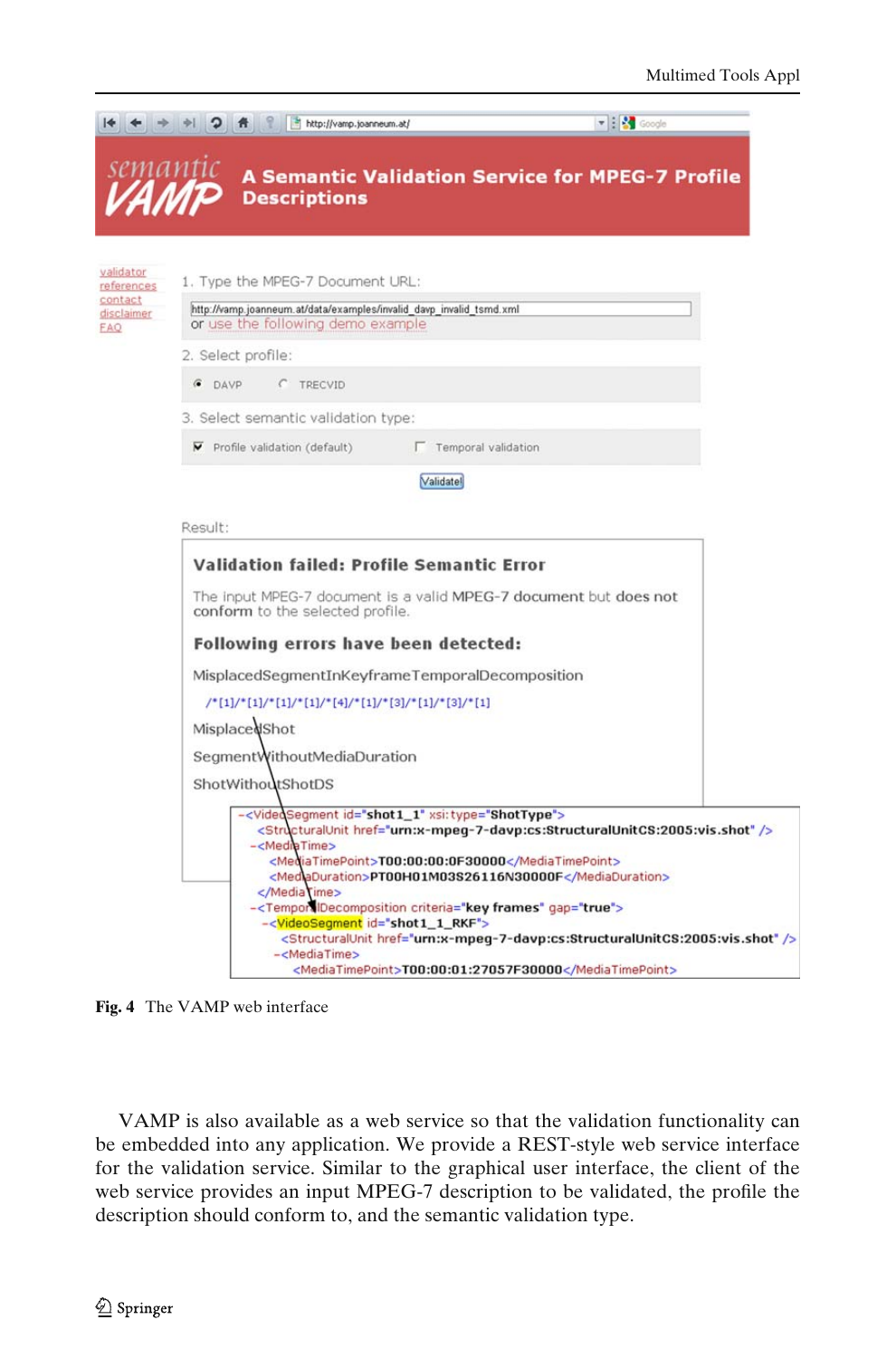<span id="page-16-0"></span>The service can then generate the results of the SPARQL query in two different formats: i) an XML format, which can be easily further processed by XSLT depending on the application's needs; ii) the RDF graph that is built up in the service containing all the instances contained from the document.

# 4.4 VAMP usage statistics

The VAMP service is online for more than one year. We have analyzed the logs for the last year in order to find out how the service has been used and how valid or erroneous were the documents submitted. In this analysis, we have first excluded the users who come from the organizations that have contributed to the development of the service. We have also excluded the descriptions provided as examples on the VAMP web page.

In total, 476 validations have been performed, originating from 36 different sites. 16% could not be evaluated because the URL provided was invalid or an internal error occurred (probably due to memory constraints). On the remaining documents, 32% were not well-formed XML documents and 46% were not valid with respect to the MPEG-7 XML Schema. 20% were valid MPEG-7 documents but did not conform to the selected profile schema. Interestingly, only 2% passed both the profile XML Schema and the semantic validation.

# **5 Related work and discussion**

Several attempts have been made to map the MPEG-7 description tools onto an OWL ontology,<sup>24</sup> which we present in Section 5.1. We then argue why MPEG-7 and its formal representation should co-exist (Section [5.2\)](#page-17-0). We finally discuss the scope of our approach which goes beyond the validation of MPEG-7 descriptions (Section  $5.3$ ).

# 5.1 Existing MPEG-7 ontologies

Automatic mappings from the MPEG-7 XML Schema to OWL covering the whole standard have been proposed  $[6, 24]$  $[6, 24]$  $[6, 24]$  $[6, 24]$ . The resulting ontology, however, is unable to capture the intended semantics not represented in the XML schema without reengineering work. Other attempts have manually modeled an MPEG-7 ontology. The result is, however, either restricted to the upper level elements and types of MPEG-7 [\[9](#page-19-0)], or adapted to a very specific use of the standard in a particular application [\[21\]](#page-19-0). These ontologies could be used in the VAMP service as an alternative modeling of the semantic constraints as soon as a transformation into RDF and appropriate rules are provided. The validity would then not be checked against a particular profile.

<sup>2</sup>[4http://www.w3.org/2005/Incubator/mmsem/wiki/Vocabularies](http://www.w3.org/2005/Incubator/mmsem/wiki/Vocabularies)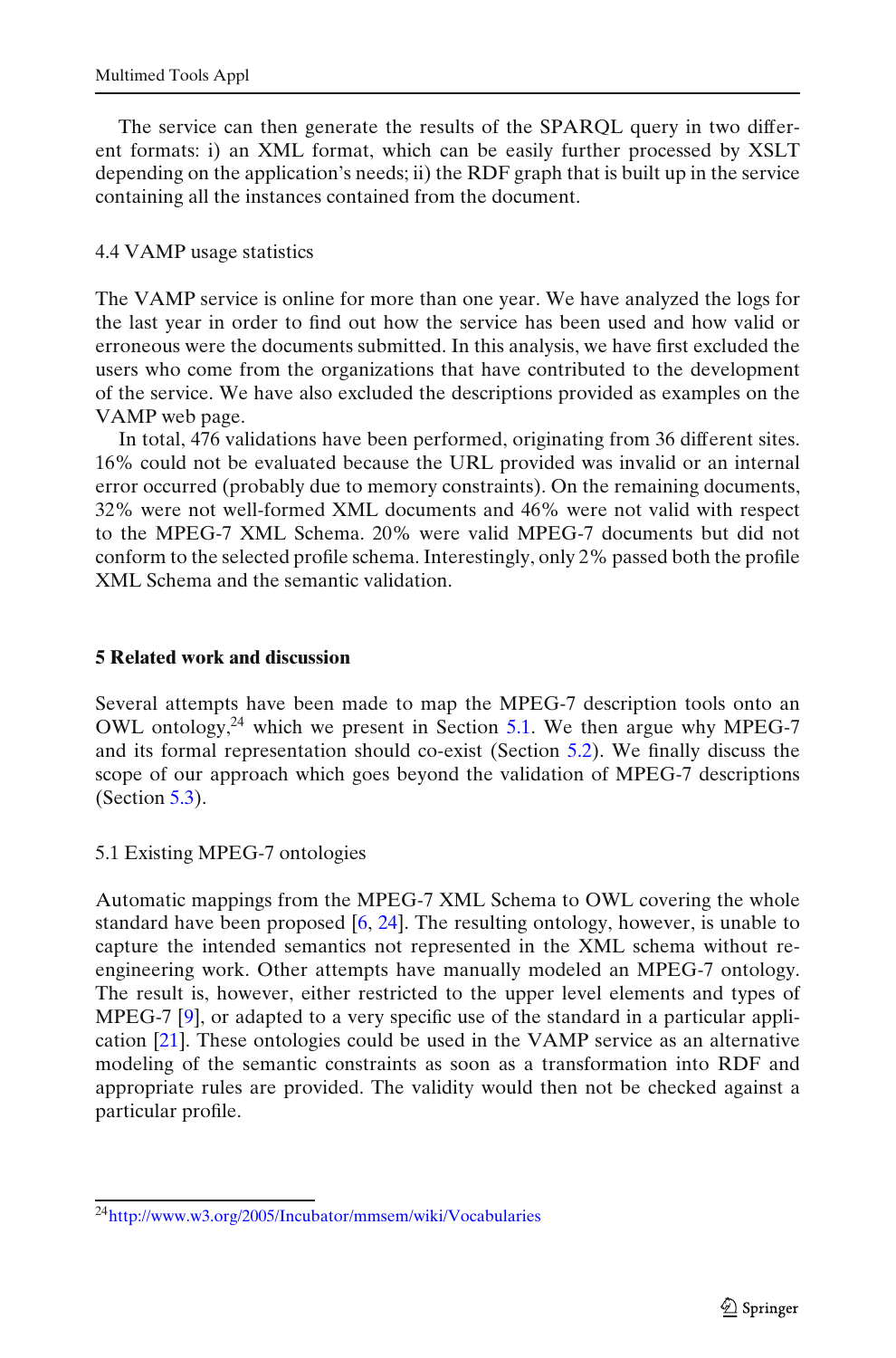# <span id="page-17-0"></span>5.2 Using MPEG-7 and its formalization

Considering the various shortcomings of the MPEG-7 schema-based representation with respect to a formal representation of its semantics, and the existing work for obtaining a formal model, one can wonder if it is worth keeping the MPEG-7 XMLbased format. We argue that both representations are useful and are suitable for different purposes.

Describing the structure of audiovisual content, such as the sequence of shots contained in a video, is fundamental for many applications. Representing a structure with the current semantic web languages is often too complex. Due to the directed graph model with unordered edges used by OWL/RDF, it is not possible to determine the order of segments in the ontology-based representation without explicitly representing it [\[21](#page-19-0)]. Furthermore, numerous MPEG-7 low-level descriptors are characterized for having numerical values such as vectors and matrices while encapsulating few semantics. Hence, there is little or no advantage in having a formal representation for these concepts since: i) it is inefficient for typical operations such as similarity matching, ii) it will generate too many triples that might go beyond the current scale of RDF stores (consider for example the description of visual descriptors of the key frames of several hours of video).

# 5.3 Generalizing the VAMP approach

The approach presented in this paper is not limited to validating MPEG-7 documents. The basic idea of formalizing some semantic constraints of specific XMLbased languages can be useful in a range of other applications. For example, VAMP could be used to validate semantically SMIL documents. In the advanced options, one would need to specify the URI of a SMIL ontology along with some associated logical rules capturing the intended semantics of this standard, and then provide the XSLT transformation. The SMIL document could then be checked with VAMP, even though the human-readable explanation of the various error types would need to be adapted. Mappings between various XML-based metadata formats as envisioned by the W3C Media Annotations Working Group<sup>25</sup> could thus benefit from the VAMP service.

## **6 Conclusion and future work**

In this paper, we proposed a general approach to overcome the interoperability problems that result from the lack of formal semantics of the MPEG-7 description tools by formalizing their semantic constraints. The approach is based on the definition of profiles, which are not just subsets of the MPEG-7 standard, but that also define a set of semantic constraints that specify the use of the descriptors in a particular

<sup>2</sup>[5http://www.w3.org/2008/WebVideo/Annotations/](http://www.w3.org/2008/WebVideo/Annotations/)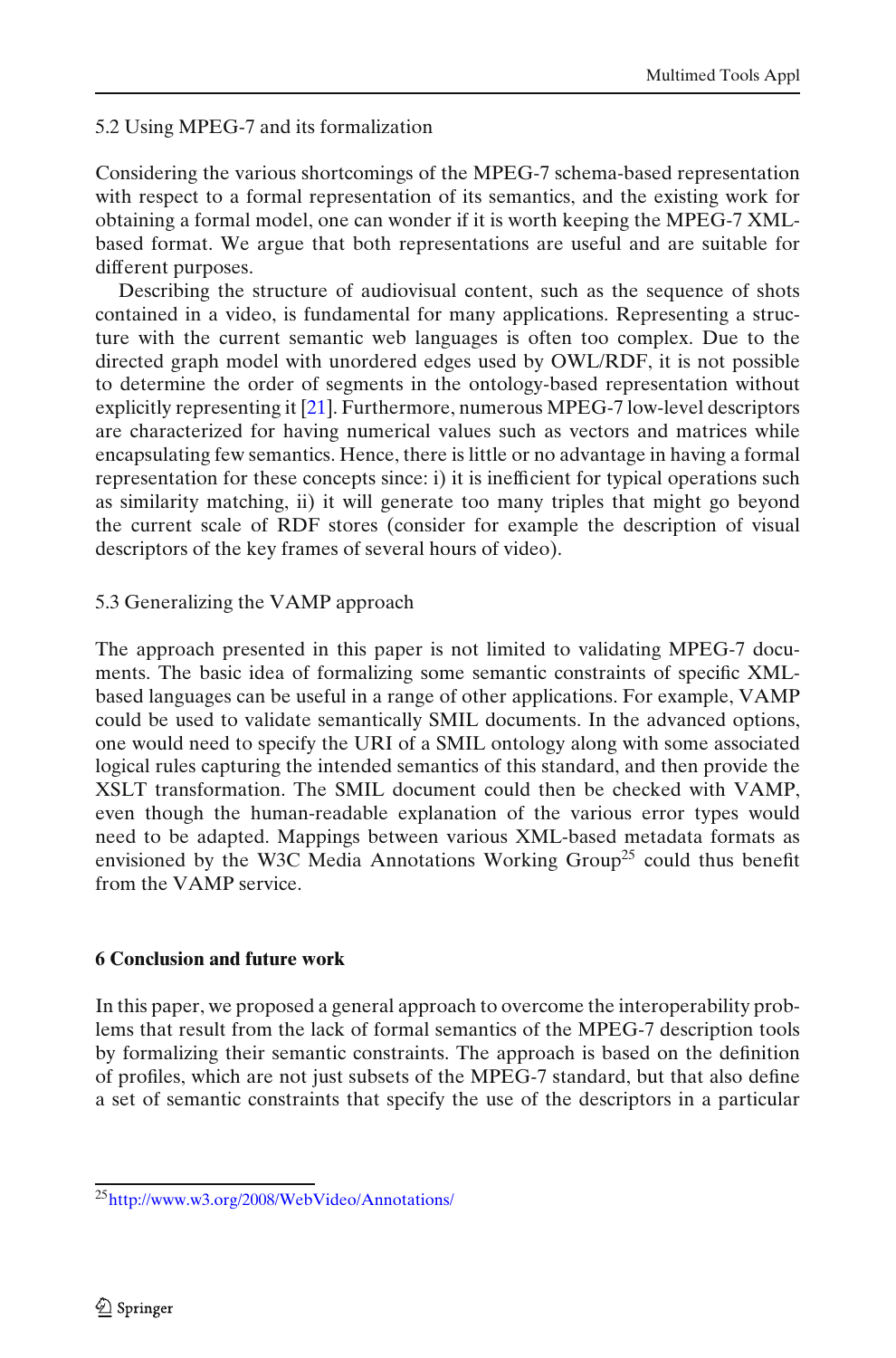context. Our methodology advocates the specification of an ontology that includes the concepts being described in a profile, plus additional logical rules to fully capture the semantic constraints. We have demonstrated the feasibility of this approach by implementing VAMP, which is available both as a web application and as a web service. We have collected and analyzed numerous MPEG-7 descriptions from various tools from the multimedia community, and we have successfully applied VAMP for checking the constraints related to time ranges in temporal decompositions and to media information, highlighting the errors produced sometimes by these tools. The validation service is also now available for checking the semantics conformance of the MPEG-7 format used for representing shot boundary references, which is really useful for the TRECVID community when exchanging results.

When formalizing semantic constraints, the question of strictness consistency arises. There is, of course, always a tradeoff between flexibility and strictness with respect to description tool semantics. If we require the semantic constraints to be very strict, this might prevent the use of any structures in the description not foreseen in the profile definition, even if they are used as an extension and do not interfere with the structures defined in the profile. Thus it could be an option to introduce different levels of conformance to the profile semantics. We are working on this concept that we name "semantic levels", by analogy to the levels of profiles in MPEG standards allowing different complexity. The idea is to define several levels of strictness in terms of semantic constraints for each profile which can then be used depending on application requirements. The definition starts with the most "liberal" semantic level: an ontology and a set of rules modeling the most basic semantic constraints of the profile. These constraints should only solve interoperability problems by avoiding ambiguities, but not unnecessarily restrict the use of optional elements or extensions. Based on this simple definition, stricter levels can be derived by adding further constraints to the ontology and defining additional rules.

Representing formally the semantic constraints of the MPEG-7 description tools is not only useful for semantically validating the descriptions, but also for establishing mappings between profiles and heterogeneous MPEG-7 descriptions. Actually, the greatest potential with semantic definitions of MPEG-7 profiles is in the ability to use these descriptions to relate the content to other audiovisual segments described using alternative MPEG-7 profiles or other domain ontologies such as EXIF or the ID3 tags. Current multimedia applications on the web need to index multimedia metadata from heterogeneous sources. Formalizing the semantics of the profiles used for representing this metadata allows to express mappings between heterogeneous descriptions based on their semantics. In the future, we plan to investigate further how the approach presented in this paper can be used in this particular use case.

**Acknowledgements** The authors would like to thank Alia Amin (CWI) for the design of the VAMP interface, Philip Hofmair and Rudolf Schlatte (JRS) for their help in the implementation of VAMP, and Lynda Hardman (CWI) for her feedback on earlier versions of this paper. The research leading to this paper was partially supported by the European Commission under the contracts FP6-027026, "Knowledge Space of semantic inference for automatic annotation and retrieval of multimedia content - K-Space", IST-2-511316, "IP-RACINE: Integrated Project - Research Area CINE" and FP6-027122, "SALERO: Semantic AudiovisuaL Entertainment Reusable Objects".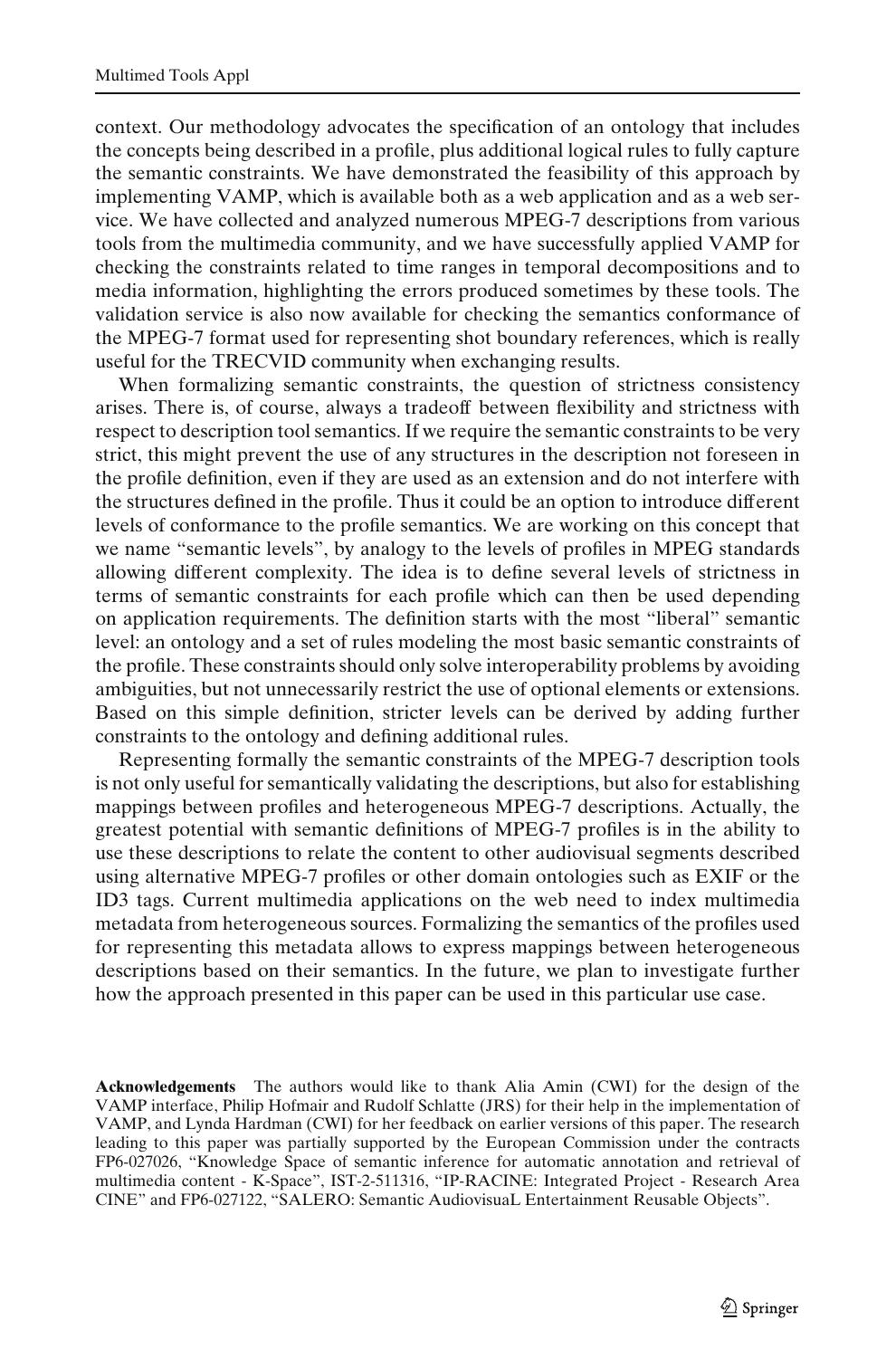#### <span id="page-19-0"></span>**References**

- 1. Arndt R, Troncy R, Staab S, Hardman L, Vacura M (2007) COMM: designing a well-founded multimedia ontology for the web. In: 6th International semantic web conference (ISWC'07). Busan, South Korea, pp 30–43
- 2. Athanasiadis T, Tzouvaras V, Petridis K, Precioso F, Avrithis Y, Kompatsiaris Y (2005) Using a multimedia ontology infrastructure for semantic annotation of multimedia content. In: 5th International workshop on knowledge markup and semantic annotation (SemAnnot'05), Galway, Ireland
- 3. Bailer W, Schallauer P (2006) The detailed audiovisual profile: enabling interoperability between MPEG-7 based systems. In: 12th International multimedia modelling conference (MMM'06). Beijing, China, pp 217–224
- 4. Baral C, Gelfond M (1994) Logic programming and knowledge representation. J Log Program 19–20:73–148
- 5. Dean M, Schreiber G (2004) OWL Web ontology language: reference. W3C Recommendation. <http://www.w3.org/TR/owl-ref/>
- 6. Garcia R, Celma O (2005) Semantic integration and retrieval of multimedia metadata. In: 5th International workshop on knowledge markup and semantic annotation (SemAnnot'05). Galway, Ireland
- 7. Hobbs JR, Pan F (2006) Time ontology in OWL. W3C working draft. [http://www.w3.org/TR/](http://www.w3.org/TR/owl-time/) [owl-time/](http://www.w3.org/TR/owl-time/)
- 8. Höffernig M, Hausenblas M, Bailer W (2007) Semantics of temporal media content descriptions. In: Multimedia metadata applications workshop (M3A). Graz, Austria, pp 155–162
- 9. Hunter J (2001) Adding multimedia to the semantic web—building an MPEG-7 ontology. In: First international semantic web working symposium (SWWS'01), Stanford
- 10. Hunter J, Lagoze C (2001) Combining RDF and XML schemas to enhance interoperability between metadata application profiles. In: 10th International world wide web conference (WWW'01), Hong Kong, pp 457–466
- 11. International Organization for Standardization (2000) Representations of dates and times, 2nd edn. ISO 8601, 15 December 2000
- 12. Manola F, Miller E (2004) RDF (Ressource Description Framework) Primer. W3C Recommendation, 10 February 2004. <http://www.w3.org/TR/rdf-primer/>
- 13. Motik B, Sattler U, Studer R (2005) Query answering for OWL-DL with rules. J Web Semantics 3(1):41–60
- 14. MPEG-7 (2001) Multimedia content description interface. ISO/IEC 15938
- 15. MPEG-7 (2005) Information technology—multimedia content description interface—Part 9: profiles and levels. ISO/IEC 15938-9:2005
- 16. MPF (2008) Metadata production framework specifications (v. 2.0.2E). Technical report, NHK science and technical research laboratories. <http://www.nhk.or.jp/strl/mpf/english/index.htm>
- 17. Nack F, van Ossenbruggen J, Hardman L (2005) That obscure object of desire: multimedia metadata on the web (Part II). IEEE Multimed 12(1):54–63
- 18. Patel-Schneider PF, Hayes P, Horrocks I (2004) OWL web ontology language: semantics and abstract syntax. W3C Recommendation, 10 February 2004. <http://www.w3.org/TR/owl-semantics/>
- 19. Pereira F (2001) MPEG-7 requirements document v.16. ISO/IEC JTC1/SC29/WG11/N4510. Pattaya, Thailand
- 20. Pfeiffer S, Srinivasan U (2000) TV anytime as an application scenario for MPEG-7. In: Workshop on standards, interoperability and practice, Los Angeles
- 21. Troncy R (2003) Integrating structure and semantics into audio-visual documents. In: 2nd International semantic web conference (ISWC'03), Sanibel Island, pp 566–581
- 22. Troncy R, Bailer W, Hausenblas M, Hofmair P, Schlatte R (2006) Enabling multimedia metadata interoperability by defining formal semantics of MPEG-7 profiles. In: 1st International conference on semantics and digital media technology (SAMT'06), Athens, pp 41–55
- 23. Troncy R, Carrive J, Lalande S, Poli J-P (2004) A motivating scenario for designing an extensible audio-visual description language. In: The international workshop on multidisciplinary image, video, and audio retrieval and mining (CoRIMedia), Sherbrooke
- 24. Tsinaraki C, Polydoros P, Christodoulakis S (2004) Interoperability support for Ontology-based video retrieval applications. In: 3rd International conference on image and video retrieval (CIVR'04), Dublin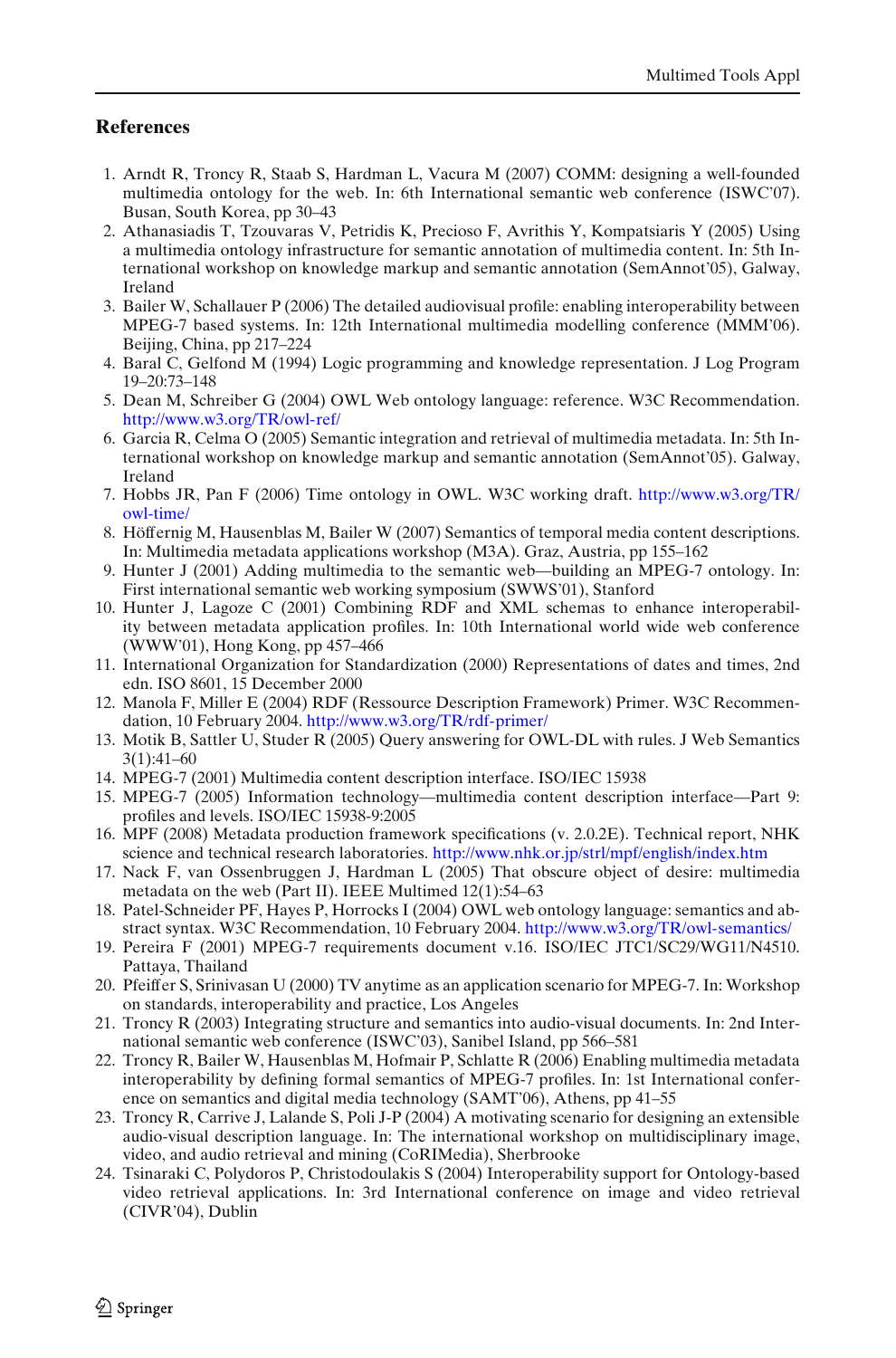- <span id="page-20-0"></span>25. van Ossenbruggen J, Nack F, Hardman L (2004) That obscure object of desire: multimedia metadata on the web (Part I). IEEE Multimed 11(4):38–48
- 26. XML Schema (2001) W3C Recommendation, 2 May 2001. <http://www.w3.org/XML/Schema>



**Dr. Raphaël Troncy** is an Assistant Professor in the Multimedia Communications Department in the EURECOM Institute in Sophia Antipolis (France). He has obtained with honors his Master's thesis in Computer Science at the University of Grenoble (France) after one year spent in the University of Montreal (Canada). He benefited from a PhD fellowship at the National Audio-Visual Institute (INA) of Paris where he received with honors his PhD in 2004 from INRIA. He selected as an ERCIM Post-Doctorate Research Associate (2004–2006) where he visited the National Research Council (CNR) in Pisa (Italy) and the National Research Institute for Mathematics and Computer Science (CWI) in Amsterdam (The Netherlands). He was a senior researcher in the Interactive Information Access group at CWI Amsterdam (2006–2009).

Raphaël Troncy is co-chair of the W3C Incubator Group on Multimedia Semantics and the W3C Media Fragments Working Group, contributes to the W3C Media Annotations Working Group and actively participated in the K-Space Network of Excellence (2006–2009). He is an expert in audio-visual metadata and in combining existing metadata standards (such as MPEG-7) with current Semantic Web technologies. He works closely with the IPTC standardization body on the relationship between the NewsML language family and Semantic Web technologies.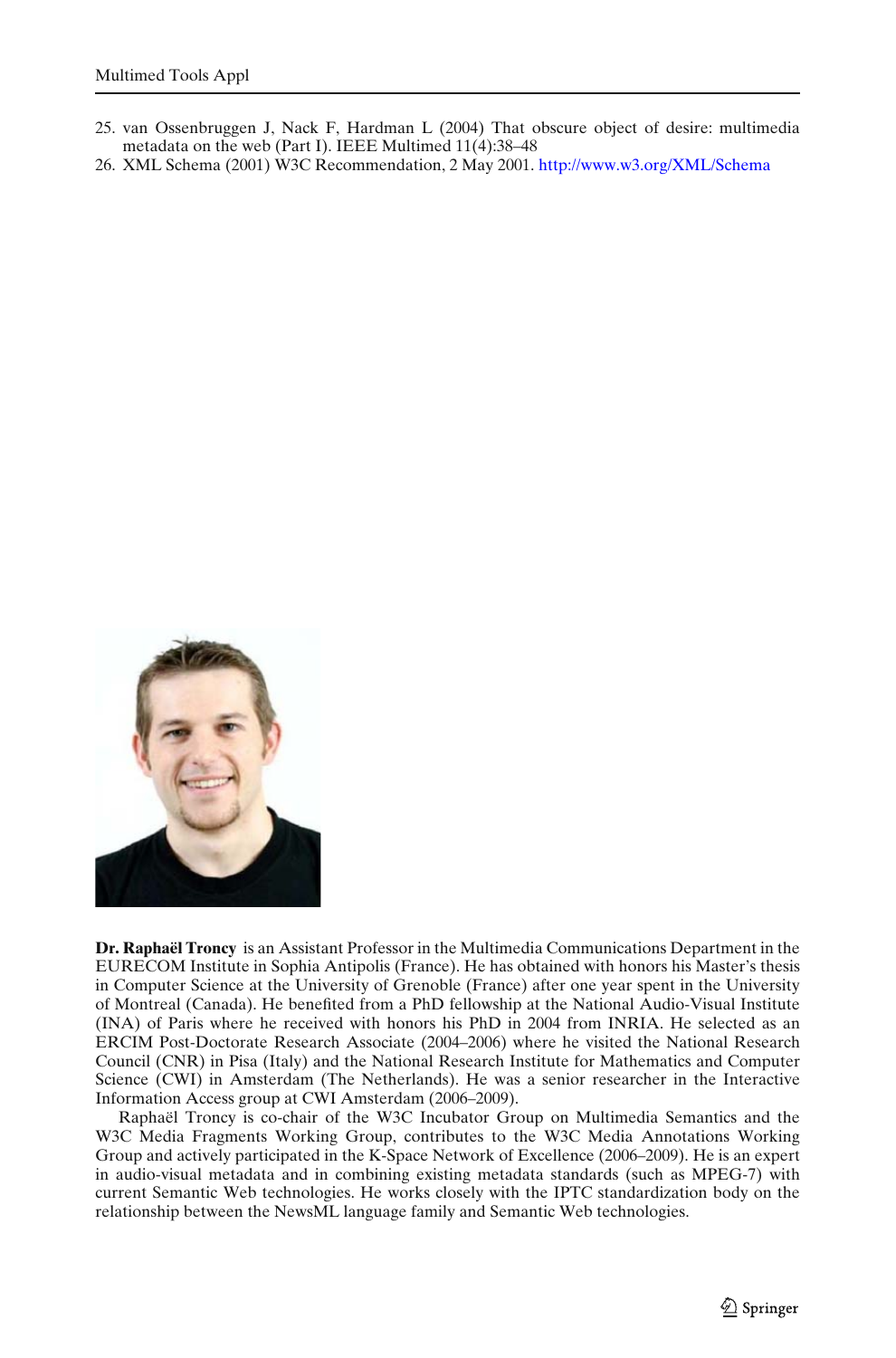

**Werner Bailer** received a degree in Media Technology and Design from the Hagenberg University of Applied Sciences (Upper Austria) in 2002 for his diploma thesis on "Motion Estimation and Segmentation for Film/Video Standards Conversion and Restoration".

He is working at the Institute of Information Systems & Information Management since 2001 and has been involved in a number of national and European research projects in the area of audiovisual archiving, digital cinema production, digital film restauration and quality analysis and interactive TV. He has experience in development of image and video processing algorithms, metadata modelling and software architectures. Since 2007 he is working on a PhD thesis on the topic of multimedia content abstraction.



**Martin Höffernig** studies Telematics at the Technical University of Graz, Austria and is about to complete his diploma thesis on "Formalising Semantic Constraints for MPEG-7 Profiles". This work is done at the Institute of Information Systems and Information Management where he is working as a researcher since 2006. His research interests are Semantic Web Technologies and Multimedia Metadata.